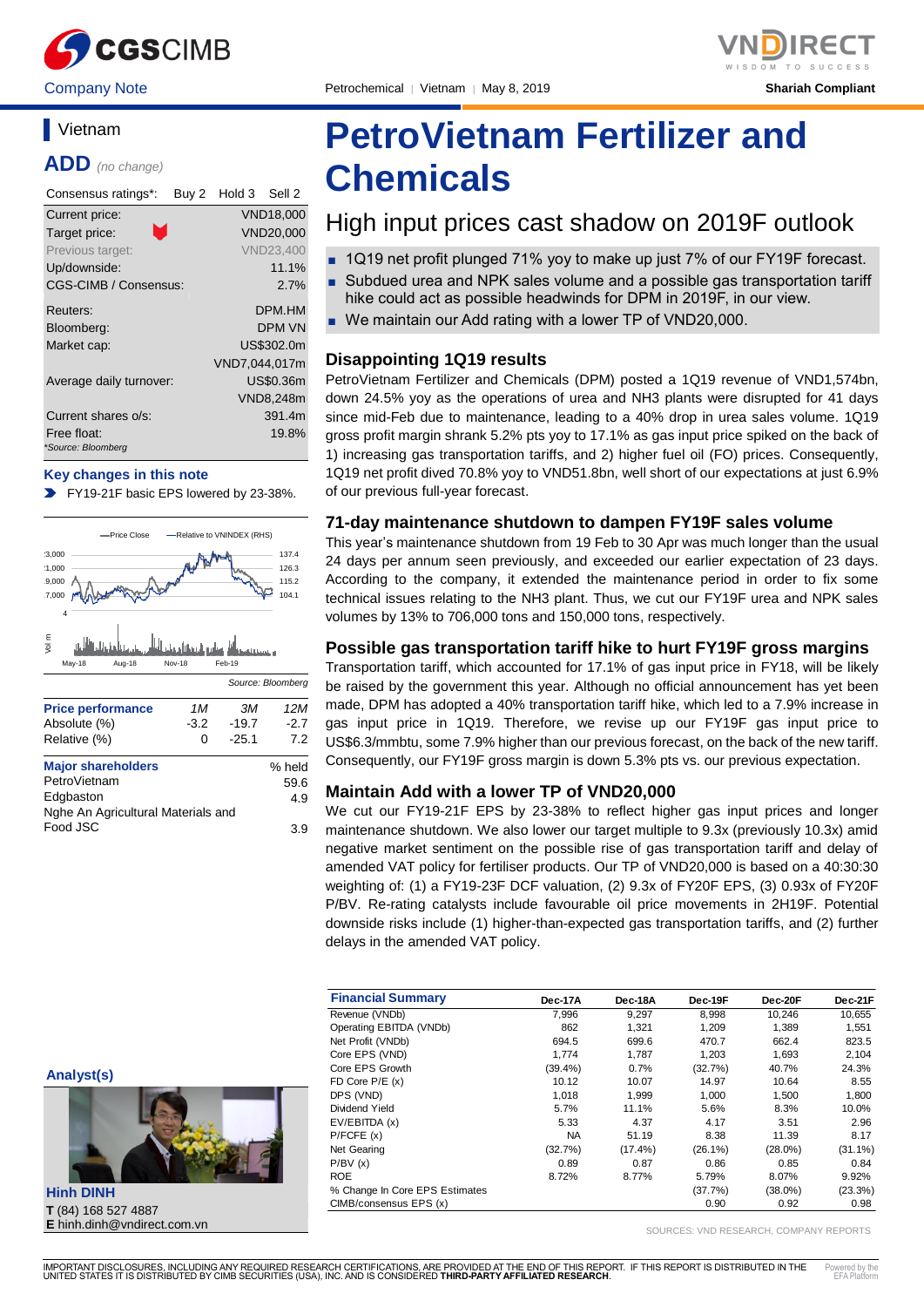



# High input prices cast shadow on 2019F outlook

**Disappointing 1Q19 results on longer-than-expected maintenance shutdown and higher gas input prices**

| Figure 1: 1Q19 results review       |             |             |                 |                |                                                                                                                                                                                                                                                                   |
|-------------------------------------|-------------|-------------|-----------------|----------------|-------------------------------------------------------------------------------------------------------------------------------------------------------------------------------------------------------------------------------------------------------------------|
| (VND bn)                            | <b>1Q19</b> | <b>1Q18</b> | % yoy<br>cha    | as%of<br>FY19F | <b>Comments</b>                                                                                                                                                                                                                                                   |
| Brent crude oil (average, US\$/bbl) | 63.8        | 67.2        | $-5.1%$         | 98.2%          |                                                                                                                                                                                                                                                                   |
| Gas input price (est., US\$/mmbtu)  | 6.5         | 5.7         | 13.2%           |                | Average fuel oil price increased 8.3% yoy in 1Q19 and DPM applied temporary transportation<br>122.4% tariff of 1.4US\$/MMBTU to calculate gas input price (versus 0.98US\$/MMBTU for entire<br>FY2018), leading to significant increase in DPM's gas input price. |
| Net revenue                         | 1.574.0     | 2.083.6     | $-24.5%$        | 16.4%          | Urea and NH3 plants were under maintenance for 41 days in 1Q19, hence leading to lower-<br>than-expected urea and NPK sales volume.                                                                                                                               |
| Gross profit                        | 268.6       | 465.1       | $-42.2%$        | 12.2%          |                                                                                                                                                                                                                                                                   |
| Gross profit margin                 | 17.1%       |             | 22.3% -5.2% pts |                | GPM declined sharply mainly due to the gas input price hike                                                                                                                                                                                                       |
| Selling expenses                    | 100.4       | 143.9       | $-30.2%$        | 14.2%          | SG&A fell both absolutely and as % of net revenue as a result of DPM's continuing efforts to<br>cut expenses.                                                                                                                                                     |
| G&A expenses                        | 90.3        | 122.6       | $-26.3%$        | 14.1%          |                                                                                                                                                                                                                                                                   |
| Operating profit                    | 77.8        | 198.6       | $-60.8%$        | 9.0%           |                                                                                                                                                                                                                                                                   |
| Financial income                    | 15.5        | 16.0        | $-3.3%$         |                | Interest expense shot up from VND0.6bn in 1Q18 to VND27.83bn in 1Q19, while financial<br>11.9% income declined 3.3% yoy, due to lower cash balance and higher long-term debt to finance<br>the NH3-NPK project.                                                   |
| <b>Financial expenses</b>           | 27.8        | 0.6         | 4569.9%         | 34.8%          |                                                                                                                                                                                                                                                                   |
| Pre-tax profit                      | 66.2        | 219.3       | $-69.8%$        | 7.1%           | Pre-tax and net profit plummted in 1Q19 due to (1) lower urea & NPK sales volume, (2) gas<br>input price hike and (3) higher interest expenses                                                                                                                    |
| Net profit                          | 51.8        | 180.2       | $-71.3%$        | 6.7%           |                                                                                                                                                                                                                                                                   |
|                                     |             |             |                 |                | SOURCES: VND RESEARCH, COMPANY REPORTS                                                                                                                                                                                                                            |

# **2019F outlook turns cloudier**

# **71-day maintenance shutdown to slash FY19F's urea and NPK sales volumes by 13%**

This year's maintenance shutdown from 19 Feb to 30 Apr was much longer than the usual 24 days per annum seen previously, and exceeded our earlier expectation of 23 days. According to the company, it extended the maintenance period in order to fix some technical issues relating to the NH3 plant. Thus, we cut our FY19F urea and NPK sales volumes by 13% to 706,000 tons and 150,000 tons, respectively. Nevertheless, DPM said that it had bought insurance for business interruptions, therefore the company would probably be able to claim for the loss incurred from the unexpected shutdown caused by technical issues. However, we have not taken this into account in our forecasts.

### **We lower FY19-21F gross profit margins due to possible gas transportation tariff hike**

The temporary gas transportation tariff of US\$1.4/mmbtu is based on DPM's forecast of an average FO price of US\$368/mt in 2019, although this is not the official tariff as the government has yet to approved it. Nevertheless, DPM's continued use of the temporary tariff while tariff negotiations are ongoing suggests that the gas transportation tariff hike is imminent. As such, we factor in this new tariff into our model and forecast an FY19F gas input price of US\$6.3/mmbtu (inclusive of VAT), which is 7.9% higher than our previous forecast. Following this, we lower DPM's FY19F gross profit margin to 17.6%, from 22.9% previously. We also cut FY20-23F gross profit margins by 3.8-6.4% pts.

# **Amended VAT policy could be delayed until 2021**

There are no indications that changes in VAT policy for fertiliser products will be approved by the National Assembly in 2019 because the change in VAT policy is not on the list submitted to parliament to review and approve in the May 2019 National Assembly meeting, as well as the Nov 2019 meeting. Therefore, fertiliser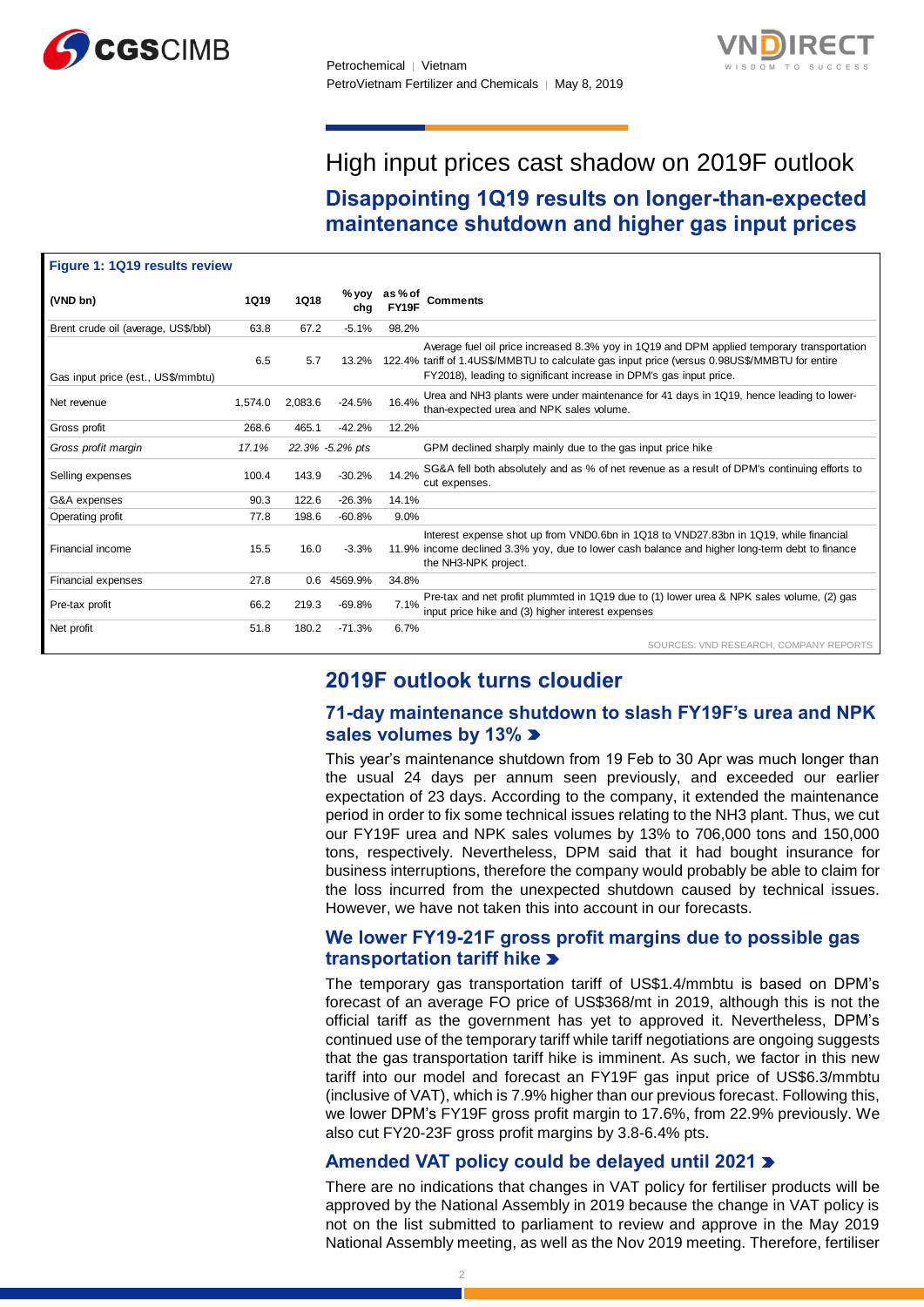



companies may have to wait until 2021, at the earliest, to benefit from changes in VAT policy on fertiliser products.

### **Earnings revision**

| <b>Figure 2: Forecast revision</b>     |       |            |           |        |            |        |        |            |                                                                                                                                                                                                                                                                                                                                                                                                                                                                           |  |
|----------------------------------------|-------|------------|-----------|--------|------------|--------|--------|------------|---------------------------------------------------------------------------------------------------------------------------------------------------------------------------------------------------------------------------------------------------------------------------------------------------------------------------------------------------------------------------------------------------------------------------------------------------------------------------|--|
|                                        | 2019F |            |           | 2020F  |            |        | 2021F  |            | <b>Note</b>                                                                                                                                                                                                                                                                                                                                                                                                                                                               |  |
| Unit: VNDbn, otherwise                 |       |            |           |        |            |        |        |            |                                                                                                                                                                                                                                                                                                                                                                                                                                                                           |  |
| noted                                  | Old   | <b>New</b> | $\%$      | Old    | <b>New</b> | $\%$   | Old    | <b>New</b> | $\%$                                                                                                                                                                                                                                                                                                                                                                                                                                                                      |  |
| Brent crude oil (average,<br>US\$/bbl) | 65.0  | 65.0       | 0%        | 67.0   | 67.0       | 0%     | 68.6   | 68.6       | 0%                                                                                                                                                                                                                                                                                                                                                                                                                                                                        |  |
| Urea ASP (VND/kg)                      | 7,020 | 7,176      | 2%        | 7.167  | 7,248      | 1%     | 7,318  | 7,318      | We expect that DPM's urea and NH3 plants close longer-<br>0% than-expected could lead to tight supply in the short term<br>and pull urea price up slightly                                                                                                                                                                                                                                                                                                                |  |
| Urea volume ('000 tonnes)              | 811   |            | 706 -13%  | 828    | 805        | $-3%$  | 828    | 805        | We reduce 2019F urea sales volume by 13% vs the old<br>forecast as urea and NH3 plants has been under 71-day<br>$-3%$<br>maintenance, which is longer than normal 24-day<br>maintenance as we expected.                                                                                                                                                                                                                                                                   |  |
| Net revenue                            | 9.608 | 8,998      | $-6%$     | 10,247 | 10,246     | 0%     | 10,637 | 10,655     | 0%                                                                                                                                                                                                                                                                                                                                                                                                                                                                        |  |
| <b>Gross profit</b>                    | 2.202 | 1.586      | $-28%$    | 2,587  | 1,928      | $-25%$ | 2,582  | 2,147      | We apply temporary gas transportation tariff of<br>1.4US\$/MMBTU to calculate gas input price for 2019-<br>2023F period. We also adjust the gas cost in 2020 to<br>include the 10% VAT charged on natural gas, as the VAT<br>$-17%$<br>law amendment has not been submitted to parliament to<br>review and approve this year. We think that fertiliser<br>companies may have to wait as earliest as 2021 to benefit<br>from changes in VAT policy on fertiliser products. |  |
| Selling expenses                       | 708   |            | 585 - 17% | 733    | 659        | $-10%$ | 749    | 672        | $-10%$<br>We adjust DPM's SG&A expenses to reflect lower-than-                                                                                                                                                                                                                                                                                                                                                                                                            |  |
| G&A expenses                           | 630   | 467        | $-26%$    | 653    | 528        | $-19%$ | 668    | 547        | expected revenue and the continuing efforts of DPM to cut<br>$-18\%$ expenses                                                                                                                                                                                                                                                                                                                                                                                             |  |
| <b>Operating profit</b>                | 864   | 533        | $-38%$    | 1,201  | 740        | $-38%$ | 1,166  | 928        | $-20%$                                                                                                                                                                                                                                                                                                                                                                                                                                                                    |  |
| Pre-tax profit                         | 933   | 581        | $-38%$    | 1,320  | 818        | $-38%$ | 1,324  | 1,019      | $-23%$                                                                                                                                                                                                                                                                                                                                                                                                                                                                    |  |
| Net profit                             | 756   | 471        | $-38%$    | 1,069  | 662        | $-38%$ | 1,074  | 824        | $-23%$                                                                                                                                                                                                                                                                                                                                                                                                                                                                    |  |
| Basic EPS (VND/share)                  | 1,932 | 1,203      | $-38%$    | 2,731  | 1,693      | $-38%$ | 2,745  | 2,104      | $-23%$                                                                                                                                                                                                                                                                                                                                                                                                                                                                    |  |
| Adjusted EPS (VND/share)               | 1.642 | 1.034      | $-37%$    | 2,321  | 1.456      | $-37%$ | 2,333  | 1.809      | $-22%$                                                                                                                                                                                                                                                                                                                                                                                                                                                                    |  |
|                                        |       |            |           |        |            |        |        |            | SOURCES: VND RESEARCH                                                                                                                                                                                                                                                                                                                                                                                                                                                     |  |

# **Lower TP of VND20,000; maintain Add**

We cut our target price by 14.5% to VND20,000 on the back of 1) FY19-23F EPS downward revision; and 2) lowered target multiple P/E to 9.3x. Our TP of VND20,000 is based on a 40:30:30 weighting of: (1) a FY19-23F DCF valuation, (2) 9.3x of FY20F EPS, (3) 0.93x of FY20F P/BV. The DCF valuation also takes into account DPM's potential debt obligation to PVTex. Meanwhile, we use FY2020F EPS to estimate DPM's stock price in the P/E method for eliminating extraordinary business results in 2019 and adjust the target P/E to 9.3x vs. 10.3x previously to reflect the higher gas transportation tariff. This target P/E of 9.3x is equal to 0.5 s.d. above historical 6-year average P/E of 7.2x, as we still believe that DPM has plenty of room to improve its business results when the NH3 plant increases its utilisation rate gradually until reaching full capacity in 2023, and when the amended VAT policy takes effect in 2021.

DPM's stock price has fallen sharply in the past one year, and further dropped by more than 20% since the negative news relating to longer-than-expected maintenance shutdown and higher transportation tariff emerged. We believe these concerns are likely to have been priced in. Therefore, we maintain our Add rating for DPM with a total upside of 16.7%, including a potential price gain of 11.1% and dividend yield of 5.6%.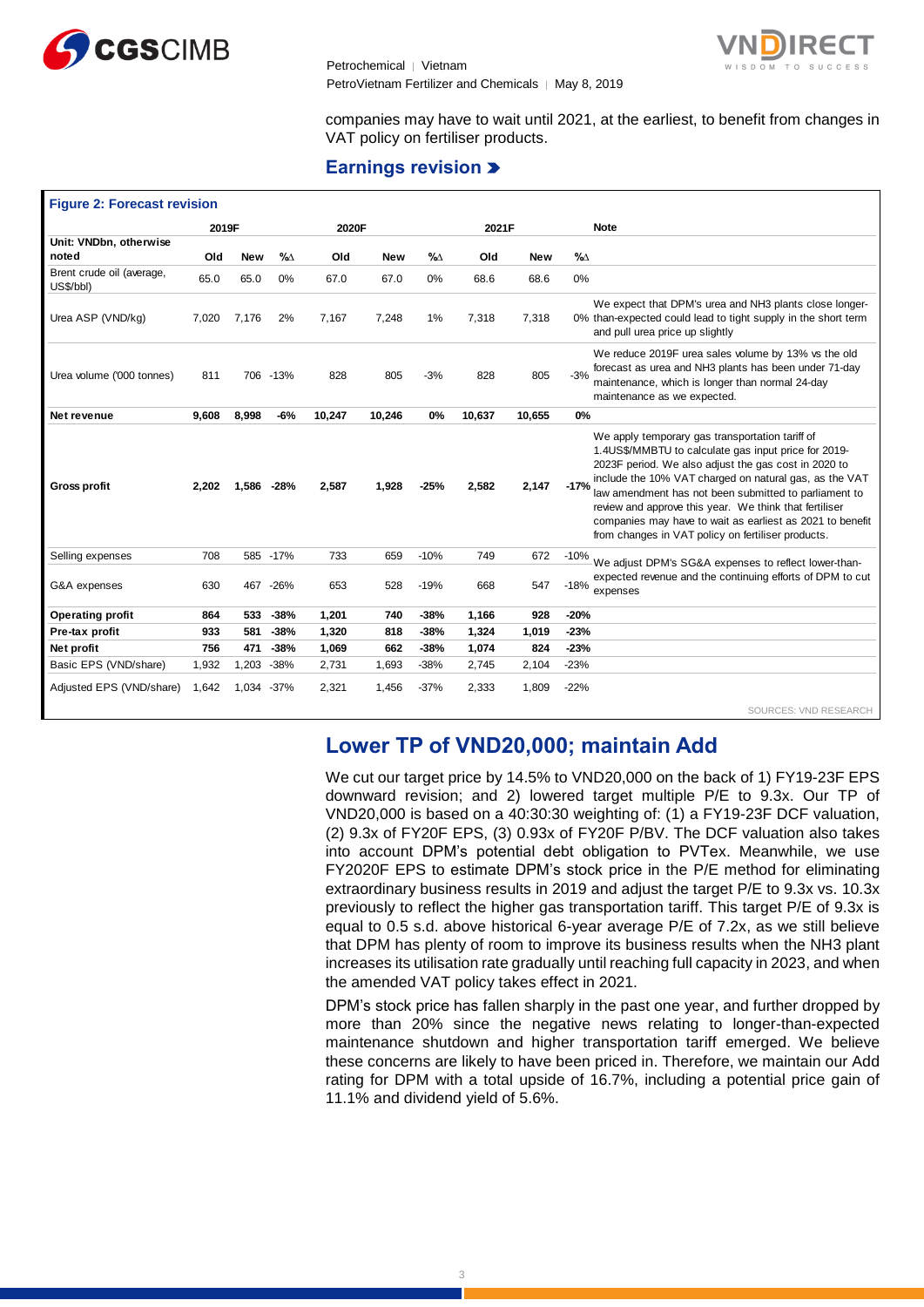

#### Petrochemical │ Vietnam PetroVietnam Fertilizer and Chemicals | May 8, 2019



# **Figure 3: DCF model - key assumption and inputs based on our estimates**

| General assumptions (in VND bn, otherwise noted)   | 2019F  | 2020F | 2021F | 2022F                              | 2023F | Terminal                     |
|----------------------------------------------------|--------|-------|-------|------------------------------------|-------|------------------------------|
| Net income                                         | 471    | 662   | 824   | 851                                | 847   |                              |
| Tax rate (%)                                       | 17.5%  | 17.5% | 17.7% | 17.1%                              | 16.7% |                              |
| Interest expense                                   | 78     | 63    | 52    | 41                                 | 31    |                              |
| -Changes in working capital                        | 183    | (166) | (71)  | (122)                              | (42)  |                              |
| -Net Capex                                         | (350)  | (360) | (370) | (381)                              | (392) |                              |
| +Depreciation & Amortisation                       | 676    | 649   | 622   | 597                                | 547   |                              |
| <b>FCFF</b>                                        | 1,044  | 837   | 1,047 | 979                                | 986   | 9,959                        |
| PV of FCFF                                         | 931    | 666   | 744   | 620                                | 557   | 5,625                        |
|                                                    |        |       |       |                                    |       |                              |
| PV of DCF (5 years)                                | 3,518  |       |       | Risk free rate (10-year VGB yield) |       | 5%                           |
| PV of Terminal value                               | 5,625  |       |       | Equity risk premium                |       | 11%                          |
| Enterprise Value                                   | 9,143  |       |       | Beta (Source: BB, adj. beta)       |       | 0.8                          |
| Less: Total debt                                   | 1,234  |       |       | <b>WACC</b>                        |       | 13%                          |
| Less: Total liability relating to PVTex investment | 1,311  |       |       | Terminal growth rate               |       | 2%                           |
| Less: Minority interest                            | 168    |       |       |                                    |       |                              |
| Plus: Cash and Cash equiv.                         | 2,672  |       |       |                                    |       |                              |
| Implied EV                                         | 9,102  |       |       |                                    |       |                              |
| No. of o/s shares (m)                              | 391    |       |       |                                    |       |                              |
| Implied value per share (VND)                      | 23,256 |       |       |                                    |       |                              |
|                                                    |        |       |       |                                    |       | <b>SOURCES: VND RESEARCH</b> |

| Figure 4: P/E and P/BV valuations - key inputs                      |                       | Figure 5: Blended target price |                             |            |                       |  |  |
|---------------------------------------------------------------------|-----------------------|--------------------------------|-----------------------------|------------|-----------------------|--|--|
|                                                                     | FY <sub>19</sub> F    | Valuation                      | Implied value per           |            | Weighted value        |  |  |
| EPS FY2020F (VND)                                                   | 1.693                 | method                         | share (VND)                 | Weight (%) | per share (VND)       |  |  |
| Target multiple (based on historical 6-year average P/E + 0.5 s.d.) | 9                     | <b>DCF</b>                     | 23.256                      | 40%        | 9,302                 |  |  |
| Implied value per share (VND)                                       | 15.740                | P/E                            | 15.740                      | 30%        | 4,722                 |  |  |
|                                                                     |                       | P/BV                           | 19.989                      | 30%        | 5,997                 |  |  |
| BVPS FY2020F (VND)                                                  | 21,539                |                                |                             |            |                       |  |  |
| Target multiple (based on historical 6-year average P/BV)           | 0.93x                 | Fair value                     |                             |            | 20,021                |  |  |
| Implied value per share (VND)                                       | 19.989                |                                | Target price (rounded down) |            | 20,000                |  |  |
|                                                                     | SOURCES: VND RESEARCH |                                |                             |            | SOURCES: VND RESEARCH |  |  |

#### **Figure 6: Peer comparison for urea producers**

| Figure 6: Peer comparison for urea producers |                  |             |                    |                     |               |      |        |                                                                |     |                 |                 |                  |     |                 |                 |
|----------------------------------------------|------------------|-------------|--------------------|---------------------|---------------|------|--------|----------------------------------------------------------------|-----|-----------------|-----------------|------------------|-----|-----------------|-----------------|
|                                              |                  |             |                    |                     | <b>Market</b> |      |        |                                                                |     | Recurrina       |                 | <b>EV/EBITDA</b> |     | <b>Dividend</b> |                 |
|                                              | <b>Bloomberg</b> |             | <b>Share Price</b> | <b>Target Price</b> | Cap (US\$     |      | P/E(x) | P/BV(x)                                                        |     |                 | <b>ROE (%)</b>  | (x)              |     |                 | Yield (%)       |
| Company                                      | Ticker           | Recom.      | (local curr)       | (local curr)        |               |      |        | m) FY19F FY20F FY19F FY20F FY19F FY20F FY19F FY20F FY19F FY20F |     |                 |                 |                  |     |                 |                 |
| Grupa Azoty Zaklady<br>Azotowe Pulawy SA     | ZAP PW           | <b>NR</b>   | 99                 | N/A                 | 496.0         | 6.1  | 6.4    | 0.0                                                            | 0.0 | 9.4%            | 8.5%            | 2.2              | 2.0 | 5.0%            | 5.0%            |
| Fatima Fertilizer Co Ltd                     | <b>FATIMA PA</b> | <b>NR</b>   | 26                 | N/A                 | 390.5         | 4.2  | 3.9    | 0.8                                                            | 0.6 |                 | N/A 21.0%       | N/A              |     | N/A 10.5%       | 8.6%            |
| <b>Stanley Agricultural Group</b><br>Co Ltd  | 002588 CH        | <b>NR</b>   | 5                  | N/A                 | 806.4         | 13.9 | 11.9   | 1.1                                                            |     |                 | 1.0 10.3% 12.0% | N/A              | N/A | 1.7%            | 1.9%            |
| <b>Engro Fertilizers Ltd</b>                 | <b>EFERT PA</b>  | <b>NR</b>   | 68                 | N/A                 | 644.2         | 6.1  | 5.8    | 2.0                                                            |     |                 | 1.9 32.6% 33.3% | 3.1              |     |                 | 2.9 14.5% 15.0% |
| Fauji Fertilizer Co Ltd                      | FFC PA           | <b>NR</b>   | 101                | N/A                 | 913.5         | 8.1  | 7.8    | 4.0                                                            |     |                 | 3.7 48.8% 51.6% | N/A              | N/A | 10.0%           | 9.7%            |
| Engro Corp Ltd                               | ENGRO PA NR      |             | 278                | N/A                 | 1,133.1       | 8.6  | 6.8    | 0.9                                                            |     |                 | 1.0 12.5% 13.8% | 7.2              | 4.9 | 8.4%            | 9.2%            |
| Hubei Xinyangfeng Fertilizer<br>Co Ltd       | 000902 CH        | <b>NR</b>   | 10                 | N/A                 | 1.976.7       | 13.5 | 11.5   | 1.9                                                            |     | 1.7 14.2% 14.7% |                 | N/A              | N/A | 1.9%            | 2.1%            |
|                                              |                  |             |                    |                     |               |      |        |                                                                |     |                 |                 |                  |     |                 |                 |
| Average                                      |                  |             |                    |                     | 908.7         | 8.6  | 7.7    | 1.5                                                            | 1.4 |                 | 21.3% 22.1%     | 4.2              | 3.3 | 7.4%            | 7.4%            |
| Median                                       |                  |             |                    |                     | 806.4         | 8.1  | 6.8    | 1.1                                                            | 1.0 |                 | 13.3% 14.7%     | 3.1              | 2.9 | 8.4%            | 8.6%            |
|                                              |                  |             |                    |                     |               |      |        |                                                                |     |                 |                 |                  |     |                 |                 |
| PetroVietnam Ca Mau                          | <b>DCM VN</b>    | <b>HOLD</b> | 8.470              | 9.900               | 192.3         | 20.7 | 19.5   | 0.7                                                            | 0.7 | 3.5%            | 3.7%            | 2.7              | 1.8 | 5.9%            | 5.9%            |
| PetroVietnam Fertilizer and<br>Chemicals     | DPM VN           | <b>ADD</b>  | 18,000             | 20,000              | 302.0         | 15.0 | 10.6   | 0.9                                                            | 0.9 | 5.8%            | 8.1%            | 4.2              | 3.5 | 5.6%            | 8.3%            |
| SOURCES: VND RESEARCH, COMPANY REPORTS       |                  |             |                    |                     |               |      |        |                                                                |     |                 |                 |                  |     |                 |                 |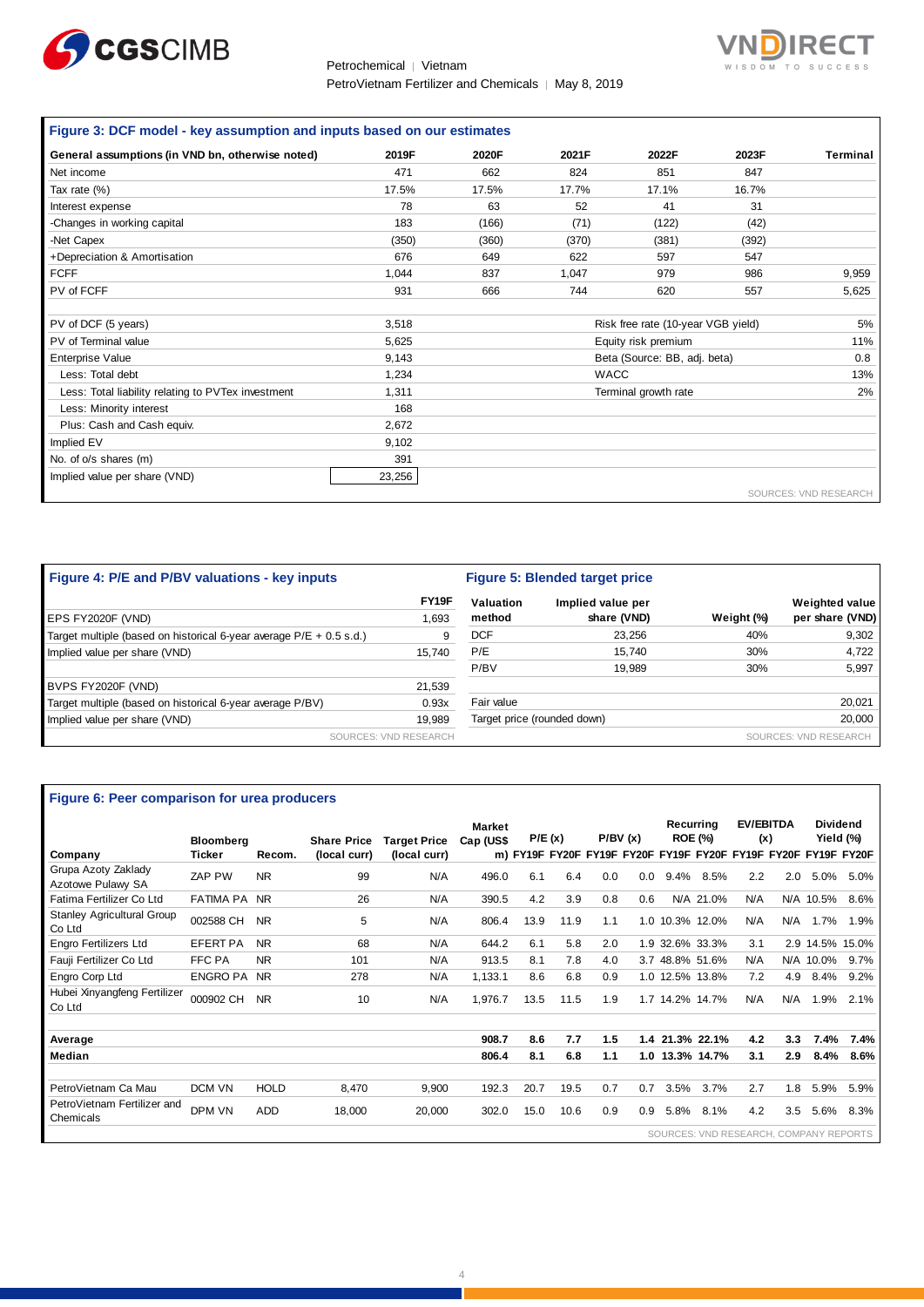

Petrochemical │ Vietnam PetroVietnam Fertilizer and Chemicals | May 8, 2019



### **BY THE NUMBERS**



#### **Profit & Loss**

| (VNDb)                                    | Dec-17A  | Dec-18A | Dec-19F  | Dec-20F  | Dec-21F  |
|-------------------------------------------|----------|---------|----------|----------|----------|
| <b>Total Net Revenues</b>                 | 7.996    | 9.297   | 8.998    | 10,246   | 10,655   |
| <b>Gross Profit</b>                       | 2,303    | 2.419   | 2.261    | 2.576    | 2,769    |
| <b>Operating EBITDA</b>                   | 862      | 1,321   | 1,209    | 1,389    | 1,551    |
| Depreciation And Amortisation             | (191)    | (519)   | (676)    | (649)    | (622)    |
| <b>Operating EBIT</b>                     | 670      | 801     | 533      | 740      | 928      |
| Financial Income/(Expense)                | 163      | 50      | 30       | 56       | 71       |
| Pretax Income/(Loss) from Assoc.          | $\Omega$ | 0       | $\Omega$ | $\Omega$ | $\Omega$ |
| Non-Operating Income/(Expense)            | 19       | 19      | 17       | 21       | 20       |
| Profit Before Tax (pre-El)                | 853      | 871     | 581      | 818      | 1,019    |
| <b>Exceptional Items</b>                  |          |         |          |          |          |
| <b>Pre-tax Profit</b>                     | 853      | 871     | 581      | 818      | 1,019    |
| Taxation                                  | (145)    | (158)   | (102)    | (143)    | (181)    |
| Exceptional Income - post-tax             |          |         |          |          |          |
| <b>Profit After Tax</b>                   | 708      | 712     | 479      | 675      | 839      |
| Minority Interests                        | (13)     | (13)    | (9)      | (12)     | (15)     |
| <b>Preferred Dividends</b>                |          |         |          |          |          |
| FX Gain/(Loss) - post tax                 |          |         |          |          |          |
| Other Adjustments - post-tax              |          |         |          |          |          |
| <b>Net Profit</b>                         | 694      | 700     | 471      | 662      | 824      |
| <b>Recurring Net Profit</b>               | 694      | 700     | 471      | 662      | 824      |
| <b>Fully Diluted Recurring Net Profit</b> | 694      | 700     | 471      | 662      | 824      |

#### **Cash Flow**

| (VNDb)                           | Dec-17A  | Dec-18A | Dec-19F  | Dec-20F  | Dec-21F  |
|----------------------------------|----------|---------|----------|----------|----------|
| <b>EBITDA</b>                    | 862      | 1,321   | 1,209    | 1,389    | 1,551    |
| Cash Flow from Invt. & Assoc.    |          |         |          |          |          |
| Change In Working Capital        | (681)    | (754)   | 183      | (166)    | (71)     |
| (Incr)/Decr in Total Provisions  |          |         |          |          |          |
| Other Non-Cash (Income)/Expense  | (11)     | (84)    | 1        | (3)      | (1)      |
| <b>Other Operating Cashflow</b>  | (97)     | (18)    | 6        | 10       | 9        |
| Net Interest (Paid)/Received     | 158      | 60      | 42       | 67       | 82       |
| <b>Tax Paid</b>                  | (150)    | (144)   | (102)    | (143)    | (181)    |
| <b>Cashflow From Operations</b>  | 81       | 381     | 1,338    | 1,155    | 1,389    |
| Capex                            | (1, 392) | (891)   | (350)    | (360)    | (370)    |
| Disposals Of FAs/subsidiaries    | 24       | 5       | $\Omega$ | $\Omega$ | 0        |
| Acq. Of Subsidiaries/investments |          |         |          |          |          |
| Other Investing Cashflow         | (680)    | 64      | 143      | (29)     | (9)      |
| Cash Flow From Investing         | (2,048)  | (822)   | (206)    | (388)    | (379)    |
| Debt Raised/(repaid)             | 629      | 578     | (292)    | (147)    | (147)    |
| Proceeds From Issue Of Shares    | 0        | 0       | $\Omega$ | $\Omega$ | 0        |
| Shares Repurchased               | $\Omega$ | 0       | $\Omega$ | $\Omega$ | $\Omega$ |
| Dividends Paid                   | (398)    | (783)   | (391)    | (587)    | (705)    |
| <b>Preferred Dividends</b>       |          |         |          |          |          |
| <b>Other Financing Cashflow</b>  | $\Omega$ | 0       | $\Omega$ | $\Omega$ | $\Omega$ |
| Cash Flow From Financing         | 230      | (204)   | (683)    | (735)    | (852)    |
| <b>Total Cash Generated</b>      | (1,737)  | (645)   | 449      | 32       | 158      |
| <b>Free Cashflow To Equity</b>   | (1, 338) | 138     | 840      | 619      | 862      |
| <b>Free Cashflow To Firm</b>     | (1, 967) | (378)   | 1,211    | 829      | 1,062    |

SOURCES: VND RESEARCH, COMPANY REPORTS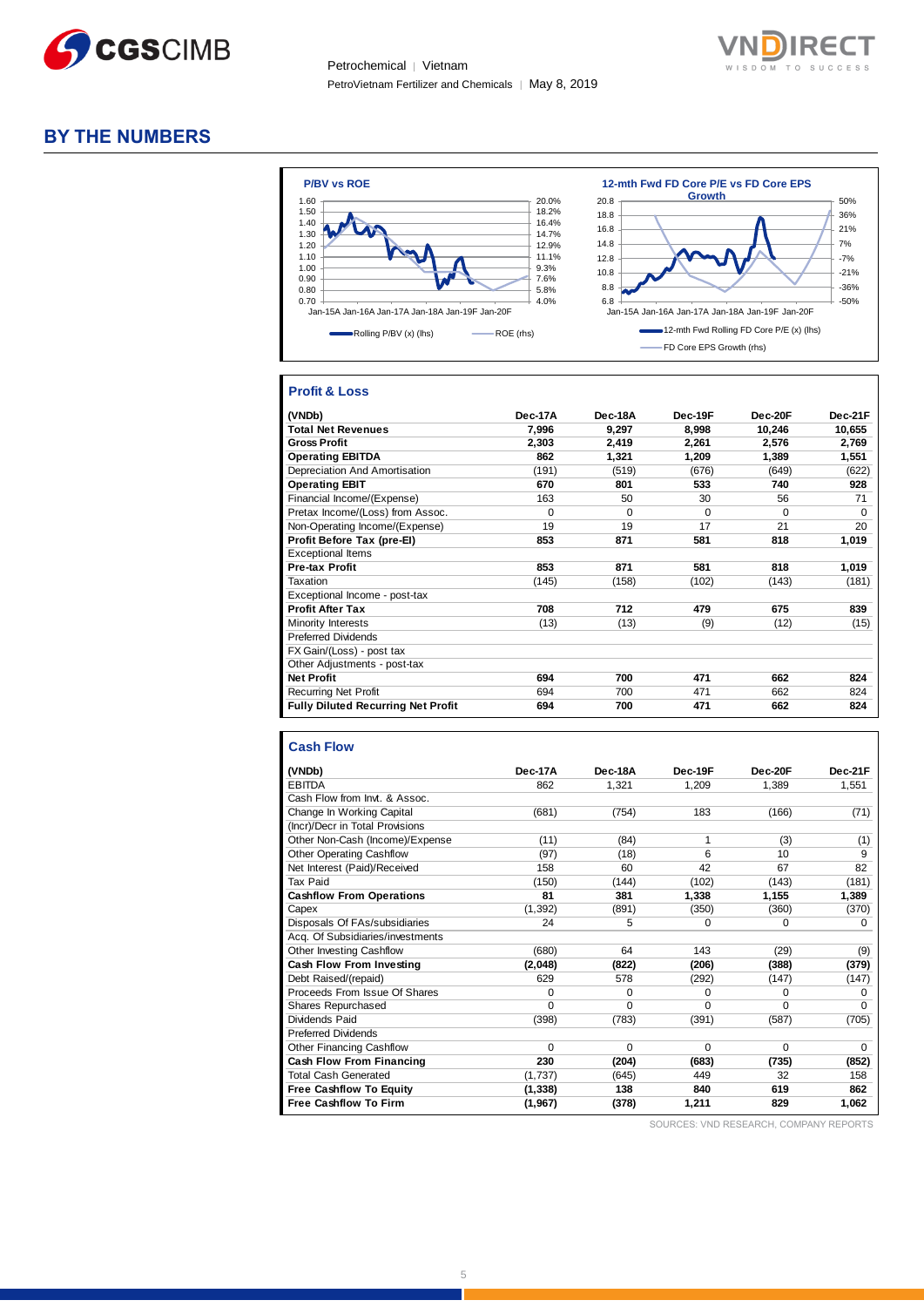

Petrochemical | Vietnam PetroVietnam Fertilizer and Chemicals | May 8, 2019



### **BY THE NUMBERS… cont'd**

| <b>Balance Sheet</b>                       |         |          |          |          |          |
|--------------------------------------------|---------|----------|----------|----------|----------|
| (VNDb)                                     | Dec-17A | Dec-18A  | Dec-19F  | Dec-20F  | Dec-21F  |
| <b>Total Cash And Equivalents</b>          | 3.257   | 2.672    | 3.121    | 3.152    | 3.310    |
| <b>Total Debtors</b>                       | 257     | 521      | 295      | 364      | 407      |
| Inventories                                | 1.223   | 1.663    | 1.666    | 1.870    | 1,912    |
| <b>Total Other Current Assets</b>          | 281     | 317      | 307      | 349      | 363      |
| <b>Total Current Assets</b>                | 5,017   | 5.172    | 5.389    | 5.735    | 5.992    |
| <b>Fixed Assets</b>                        | 939     | 4.453    | 4.131    | 3.846    | 3,598    |
| <b>Total Investments</b>                   | 47      | 47       | 47       | 47       | 47       |
| <b>Intangible Assets</b>                   | 896     | 860      | 863      | 867      | 870      |
| <b>Total Other Non-Current Assets</b>      | 3.366   | 602      | 452      | 473      | 475      |
| <b>Total Non-current Assets</b>            | 5.247   | 5.962    | 5.493    | 5.233    | 4,990    |
| Short-term Debt                            | 0       | 202      | $\Omega$ | $\Omega$ | $\Omega$ |
| Current Portion of Long-Term Debt          |         |          |          |          |          |
| <b>Total Creditors</b>                     | 720     | 1.178    | 1,134    | 1.262    | 1.284    |
| <b>Other Current Liabilities</b>           | 697     | 133      | 129      | 147      | 153      |
| <b>Total Current Liabilities</b>           | 1,418   | 1.514    | 1.263    | 1,409    | 1,437    |
| <b>Total Long-term Debt</b>                | 629     | 1.032    | 942      | 795      | 647      |
| Hybrid Debt - Debt Component               |         |          |          |          |          |
| <b>Total Other Non-Current Liabilities</b> | 174     | 334      | 334      | 334      | 334      |
| <b>Total Non-current Liabilities</b>       | 803     | 1,365    | 1,275    | 1,128    | 981      |
| <b>Total Provisions</b>                    | 0       | $\Omega$ | $\Omega$ | $\Omega$ | $\Omega$ |
| <b>Total Liabilities</b>                   | 2.221   | 2.879    | 2.539    | 2.538    | 2.418    |
| Shareholders' Equity                       | 7,872   | 8,087    | 8.166    | 8,242    | 8,361    |
| Minority Interests                         | 171     | 168      | 176      | 189      | 204      |
| <b>Total Equity</b>                        | 8,043   | 8,255    | 8,343    | 8,431    | 8,565    |

### **Key Ratios**

|                                  | Dec-17A | Dec-18A | Dec-19F   | Dec-20F | Dec-21F |
|----------------------------------|---------|---------|-----------|---------|---------|
| Revenue Growth                   | 0.9%    | 16.3%   | $(3.2\%)$ | 13.9%   | 4.0%    |
| Operating EBITDA Growth          | (38.6%) | 53.3%   | $(8.5\%)$ | 14.9%   | 11.6%   |
| Operating EBITDA Margin          | 10.8%   | 14.2%   | 13.4%     | 13.6%   | 14.6%   |
| Net Cash Per Share (VND)         | 6.713   | 3.674   | 5.567     | 6.024   | 6,804   |
| BVPS (VND)                       | 20.113  | 20.662  | 20.865    | 21.057  | 21.361  |
| <b>Gross Interest Cover</b>      | 3.595   | 13      |           | 12      | 18      |
| <b>Effective Tax Rate</b>        | 17.0%   | 18.2%   | 17.5%     | 17.5%   | 17.7%   |
| Net Dividend Payout Ratio        | 57%     | 112%    | 83%       | 89%     | 86%     |
| <b>Accounts Receivables Days</b> | 5.87    | 11.11   | 12.63     | 8.15    | 9.43    |
| <b>Inventory Days</b>            | 68.80   | 76.56   | 90.17     | 84.36   | 87.53   |
| <b>Accounts Payables Days</b>    | 24.78   | 18.93   | 21.98     | 19.51   | 19.25   |
| ROIC (%)                         | 15.9%   | 14.5%   | 7.5%      | 11.5%   | 14.6%   |
| ROCE (%)                         | 9.8%    | 10.2%   | 7.0%      | 9.4%    | 11.5%   |
| Return On Average Assets         | 5.49%   | 6.19%   | 4.08%     | 5.66%   | 7.00%   |

| <b>Key Drivers</b>              |         |         |          |         |         |
|---------------------------------|---------|---------|----------|---------|---------|
|                                 | Dec-17A | Dec-18A | Dec-19F  | Dec-20F | Dec-21F |
| Oil Price (US\$/bbl)            | 54.2    | 71.2    | 65.0     | 67.0    | 68.6    |
| Volume Growth (%)               | $-3.5%$ | 2.2%    | $-13.0%$ | 14.0%   | 0.0%    |
| Ratio Of Up To Downstream (x)   | N/A     | N/A     | N/A      | N/A     | N/A     |
| Operating Cash Cost (US\$/bbl)  | N/A     | N/A     | N/A      | N/A     | N/A     |
| Ratio Of High To Low Margin (x) | N/A     | N/A     | N/A      | N/A     | N/A     |

SOURCES: VND RESEARCH, COMPANY REPORTS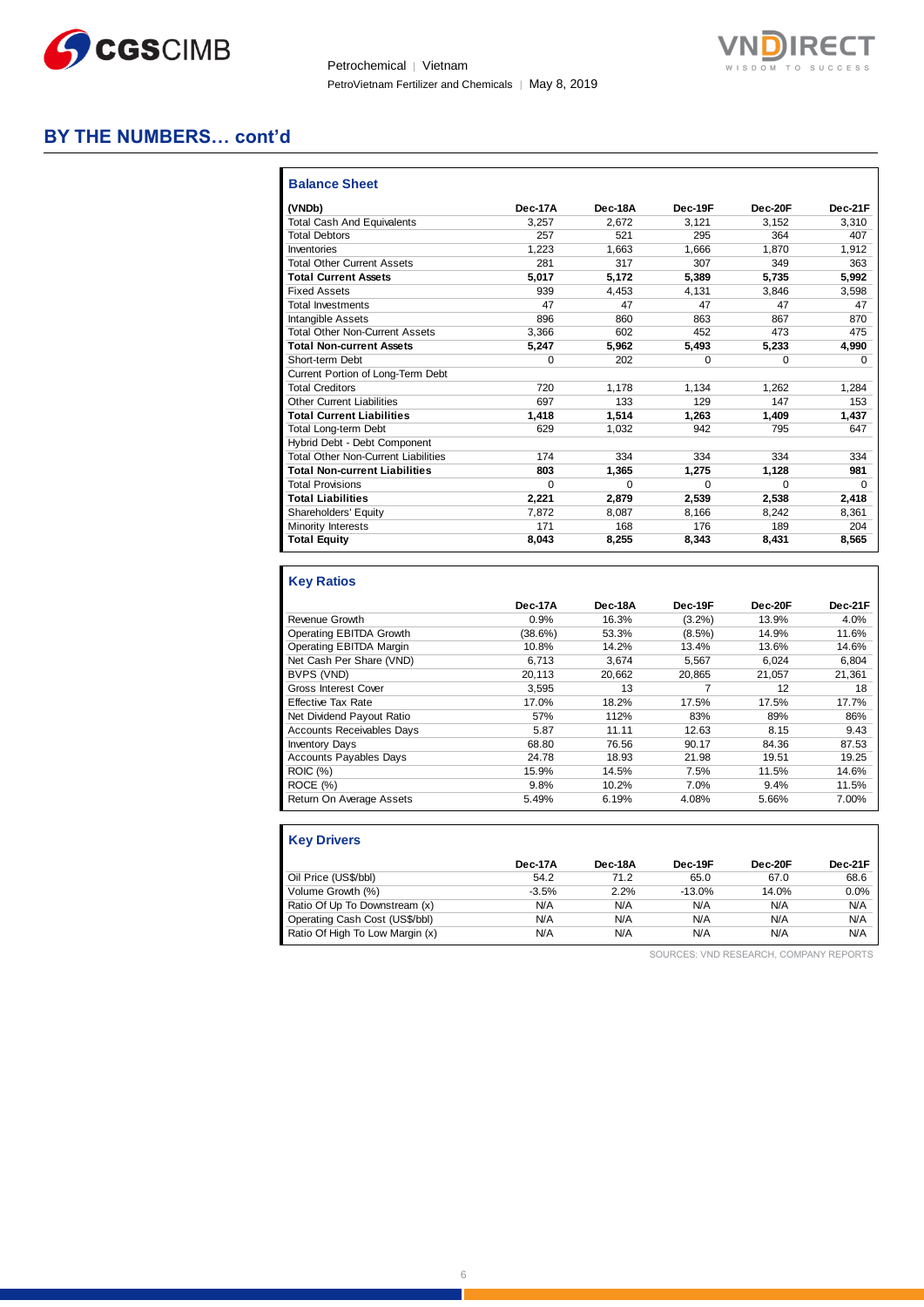



#### **DISCLAIMER**

The content of this report (including the views and opinions expressed therein, and the information comprised therein) has been prepared by and belongs to VNDIRECT Securities Corporation, and is distributed by CGS-CIMB or CIMB Investment Bank Berhad ("CIMB"), as the case may be, pursuant to an arrangement between VNDIRECT Securities Corporation and CGS-CIMB. VNDIRECT Securities Corporation is not an affiliate of CGS-CIMB or CIMB.

This report is not directed to, or intended for distribution to or use by, any person or entity who is a citizen or resident of or located in any locality, state, country or other jurisdiction where such distribution, publication, availability or use would be contrary to law or regulation.

By accepting this report, the recipient hereof represents and warrants that he is entitled to receive such report in accordance with the restrictions set forth below and agrees to be bound by the limitations contained herein (including the "Restrictions on Distributions" set out below). Any failure to comply with these limitations may constitute a violation of law. This publication is being supplied to you strictly on the basis that it will remain confidential. No part of this report may be (i) copied, photocopied, duplicated, stored or reproduced in any form by any means or (ii) redistributed or passed on, directly or indirectly, to any other person in whole or in part, for any purpose without the prior written consent of CGS-CIMB or CIMB, as the case may be.

The information contained in this research report is prepared from data believed to be correct and reliable at the time of issue of this report.

VNDIRECT Securities Corporation may or may not issue regular reports on the subject matter of this report at any frequency and may cease to do so or change the periodicity of reports at any time. None of VNDIRECT Securities Corporation, CGS-CIMB or CIMB is under any obligation to update this report in the event of a material change to the information contained in this report. None of VNDIRECT Securities Corporation, CGS-CIMB or CIMB has any and will accept any, obligation to (i) check or ensure that the contents of this report remain current, reliable or relevant, (ii) ensure that the content of this report constitutes all the information a prospective investor may require, (iii) ensure the adequacy, accuracy, completeness, reliability or fairness of any views, opinions and information, and accordingly, VNDIRECT Securities Corporation, CGS-CIMB and CIMB and their respective affiliates and related persons including China Galaxy International Financial Holdings Limited ("CGIFHL") and CIMB Group Sdn. Bhd. ("CIMBG") and their respective related corporations (and their respective directors, associates, connected persons and/or employees) shall not be liable in any manner whatsoever for any consequences (including but not limited to any direct, indirect or consequential losses, loss of profits and damages) of any reliance thereon or usage thereof. In particular, VNDIRECT Securities Corporation, CGS-CIMB and CIMB disclaim all responsibility and liability for the views and opinions set out in this report.

Unless otherwise specified, this report is based upon reasonable sources. Such sources will, unless otherwise specified, for market data, be market data and prices available from the main stock exchange or market where the relevant security is listed, or, where appropriate, any other market. Information on the accounts and business of company(ies) will generally be based on published statements of the company(ies), information disseminated by regulatory information services, other publicly available information and information resulting from our research. Whilst every effort is made to ensure that statements of facts made in this report are accurate, all estimates, projections, forecasts, expressions of opinion and other subjective judgments contained in this report are based on assumptions considered to be reasonable as of the date of the document in which they are contained and must not be construed as a representation that the matters referred to therein will occur. Past performance is not a reliable indicator of future performance. The value of investments may go down as well as up and those investing may, depending on the investments in question, lose more than the initial investment. No report shall constitute an offer or an invitation by or on behalf of CGS-CIMB, CIMB, or VNDIRECT Securities Corporation, or their respective affiliates (including CGIFHL, CIMBG and their respective related corporations) to any person to buy or sell any investments.

CGS-CIMB, CIMB and/or VNDIRECT Securities Corporation and/or their respective affiliates and related corporations (including CGIFHL, CIMBG and their respective related corporations), their respective directors, associates, connected parties and/or employees may own or have positions in securities of the company(ies) covered in this research report or any securities related thereto and may from time to time add to or dispose of, or may be materially interested in, any such securities. Further, CGS-CIMB, CIMB and/or VNDIRECT Securities Corporation, and/or their respective affiliates and their respective related corporations (including CGIFHL, CIMBG and their respective related corporations) do and seek to do business with the company(ies) covered in this research report and may from time to time act as market maker or have assumed an underwriting commitment in securities of such company(ies), may sell them to or buy them from customers on a principal basis and may also perform or seek to perform significant investment banking, advisory, underwriting or placement services for or relating to such company(ies) as well as solicit such investment, advisory or other services from any entity mentioned in this report.

CGS-CIMB, CIMB and/or VNDIRECT Securities Corporation and/or their respective affiliates (including CGIFHL, CIMBG and their respective related corporations) may enter into an agreement with the company(ies) covered in this report relating to the production of research reports. CGS-CIMB, CIMB and/or VNDIRECT Securities Corporation may disclose the contents of this report to the company(ies) covered by it and may have amended the contents of this report following such disclosure.

The analyst responsible for the production of this report hereby certifies that the views expressed herein accurately and exclusively reflect his or her personal views and opinions about any and all of the issuers or securities analysed in this report and were prepared independently and autonomously. No part of the compensation of the analyst(s) was, is, or will be directly or indirectly related to the inclusion of specific recommendations(s) or view(s) in this report. The analyst(s) who prepared this research report is prohibited from receiving any compensation, incentive or bonus based on specific investment banking transactions or for providing a specific recommendation for, or view of, a particular company. Information barriers and other arrangements may be established where necessary to prevent conflicts of interests arising. However, the analyst(s) may receive compensation that is based on his/their coverage of company(ies) in the performance of his/their duties or the performance of his/their recommendations and the research personnel involved in the preparation of this report may also participate in the solicitation of the businesses as described above. In reviewing this research report, an investor should be aware that any or all of the foregoing, among other things, may give rise to real or potential conflicts of interest. Additional information is, subject to the duties of confidentiality, available on request.

The term "VNDIRECT Securities Corporation" shall, unless the context otherwise requires, mean VNDIRECT Securities Corporation and its affiliates, subsidiaries and related companies. The term "CGS-CIMB" shall denote, where appropriate, the relevant entity distributing or disseminating the report in the particular jurisdiction referenced below, or, in every other case except as otherwise stated herein, CIMB Securities International Pte. Ltd. and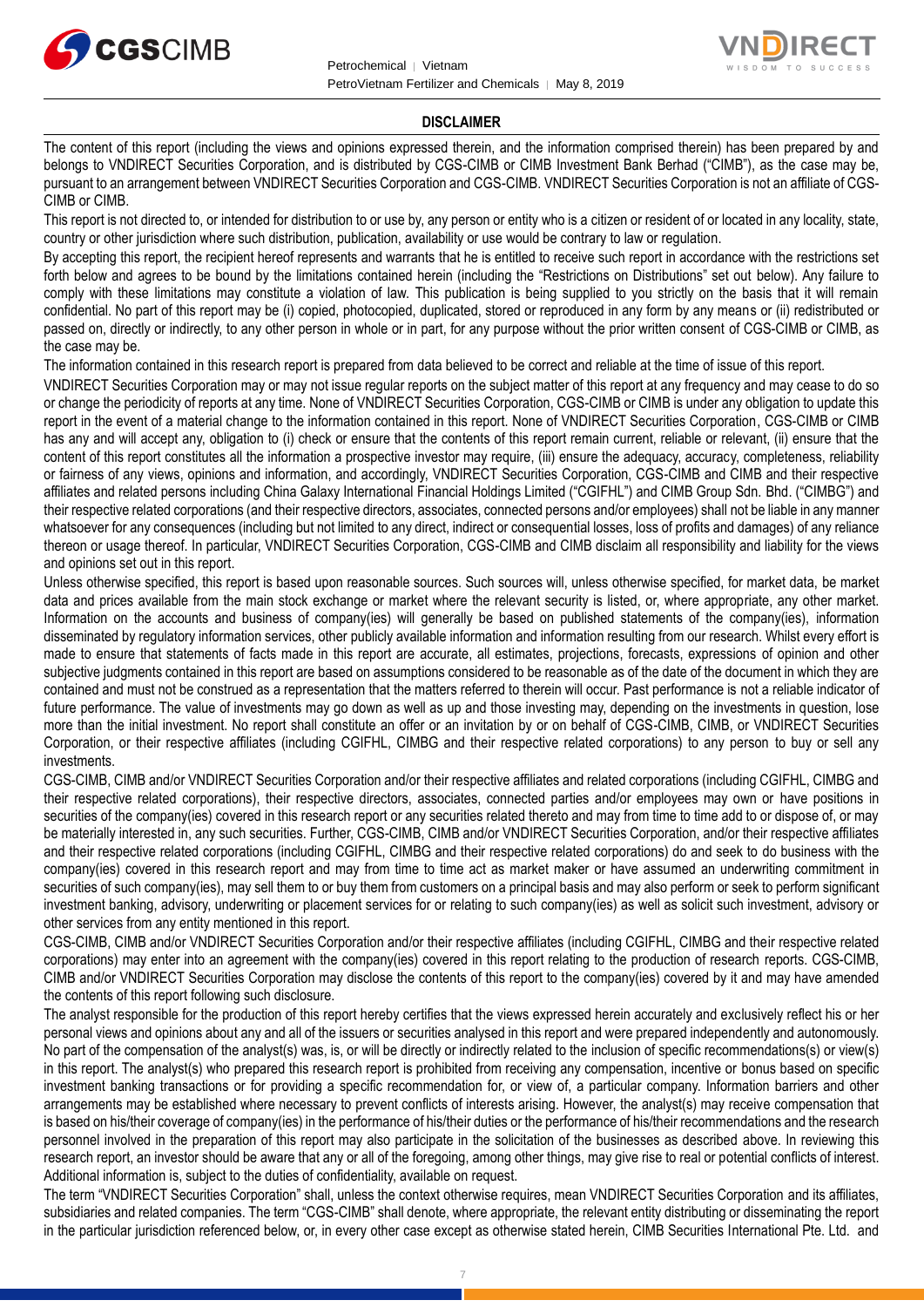



its affiliates, subsidiaries and related corporations.

#### **CGS-CIMB**

| Country     | <b>CGS-CIMB Entity</b>                             | <b>Regulated by</b>                                             |
|-------------|----------------------------------------------------|-----------------------------------------------------------------|
| Hong Kong   | <b>CGS-CIMB Securities Limited</b>                 | Securities and Futures Commission Hong Kong                     |
| India       | <b>CGS-CIMB Securities (India) Private Limited</b> | Securities and Exchange Board of India (SEBI)                   |
| Indonesia   | PT CGS-CIMB Sekuritas Indonesia                    | Financial Services Authority of Indonesia                       |
| Singapore   | CGS-CIMB Research Pte. Ltd.                        | Monetary Authority of Singapore                                 |
| South Korea | CGS-CIMB Securities Limited, Korea Branch          | Financial Services Commission and Financial Supervisory Service |
| Thailand    | CGS-CIMB Securities (Thailand) Co. Ltd.            | Securities and Exchange Commission Thailand                     |

#### **CIMB**

| .        | <b>CIMB</b><br><b>Entit</b> v              | h١<br>--- -                                                         |
|----------|--------------------------------------------|---------------------------------------------------------------------|
| Malavsia | <b>CIMB</b><br>Bank Berhad<br>. Investment | .<br>Commission<br>. Malavs <u>i</u><br>^<br>ities<br>ЭU.<br>IVƏICI |

(i) As of May 8, 2019 VNDIRECT Securities Corporation has a proprietary position in the securities (which may include but not limited to shares, warrants, call warrants and/or any other derivatives) in the following company or companies covered or recommended in this report: (a) -

(ii) As of May 8, 2019, the analyst(s) who prepared this report, and the associate(s), has / have an interest in the securities (which may include but not limited to shares, warrants, call warrants and/or any other derivatives) in the following company or companies covered or recommended in this report:  $(a)$  -

This report does not purport to contain all the information that a prospective investor may require. CGS-CIMB, and VNDIRECT Securities Corporation and their respective affiliates (including CGIFHL, CIMBG and their related corporations) do not make any guarantee, representation or warranty, express or implied, as to the adequacy, accuracy, completeness, reliability or fairness of any such information and opinion contained in this report. None of CGS-CIMB, CIMB and VNDIRECT Securities Corporation and their respective affiliates nor their related persons (including CGIFHL, CIMBG and their related corporations) shall be liable in any manner whatsoever for any consequences (including but not limited to any direct, indirect or consequential losses, loss of profits and damages) of any reliance thereon or usage thereof.

This report is general in nature and has been prepared for information purposes only. It is intended for circulation amongst CGS-CIMB's, CIMB's and their respective affiliates' (including CGIFHL's, CIMBG's and their respective related corporations') clients generally and does not have regard to the specific investment objectives, financial situation and the particular needs of any specific person who may receive this report. The information and opinions in this report are not and should not be construed or considered as an offer, recommendation or solicitation to buy or sell the subject securities, related investments or other financial instruments or any derivative instrument, or any rights pertaining thereto.

Investors are advised to make their own independent evaluation of the information contained in this research report, consider their own individual investment objectives, financial situation and particular needs and consult their own professional and financial advisers as to the legal, business, financial, tax and other aspects before participating in any transaction in respect of the securities of company(ies) covered in this research report. The securities of such company(ies) may not be eligible for sale in all jurisdictions or to all categories of investors.

**Australia:** Despite anything in this report to the contrary, this research is provided in Australia by CGS-CIMB Securities (Singapore) Pte. Ltd. and CGS-CIMB Securities (Hong Kong) Limited. This research is only available in Australia to persons who are "wholesale clients" (within the meaning of the Corporations Act 2001 (Cth) and is supplied solely for the use of such wholesale clients and shall not be distributed or passed on to any other person. You represent and warrant that if you are in Australia, you are a "wholesale client". This research is of a general nature only and has been prepared without taking into account the objectives, financial situation or needs of the individual recipient. CGS-CIMB Securities (Singapore) Pte. Ltd. and CGS-CIMB Securities (Hong Kong) Limited do not hold, and are not required to hold an Australian financial services license. CGS-CIMB Securities (Singapore) Pte. Ltd. and CGS-CIMB Securities (Hong Kong) Limited rely on "passporting" exemptions for entities appropriately licensed by the Monetary Authority of Singapore (under ASIC Class Order 03/1102) and the Securities and Futures Commission in Hong Kong (under ASIC Class Order 03/1103).

**Canada:** This research report has not been prepared in accordance with the disclosure requirements of Dealer Member Rule 3400 – Research Restrictions and Disclosure Requirements of the Investment Industry Regulatory Organization of Canada. For any research report distributed by CIBC, further disclosures related to CIBC conflicts of interest can be found at https://researchcentral.cibcwm.com.

**China:** For the purpose of this report, the People's Republic of China ("PRC") does not include the Hong Kong Special Administrative Region, the Macau Special Administrative Region or Taiwan. The distributor of this report has not been approved or licensed by the China Securities Regulatory Commission or any other relevant regulatory authority or governmental agency in the PRC. This report contains only marketing information. The distribution of this report is not an offer to buy or sell to any person within or outside PRC or a solicitation to any person within or outside of PRC to buy or sell any instruments described herein. This report is being issued outside the PRC to a limited number of institutional investors and may not be provided to any person other than the original recipient and may not be reproduced or used for any other purpose.

**France:** Only qualified investors within the meaning of French law shall have access to this report. This report shall not be considered as an offer to subscribe to, or used in connection with, any offer for subscription or sale or marketing or direct or indirect distribution of financial instruments and it is not intended as a solicitation for the purchase of any financial instrument.

**Germany:** This report is only directed at persons who are professional investors as defined in sec 31a(2) of the German Securities Trading Act (WpHG). This publication constitutes research of a non-binding nature on the market situation and the investment instruments cited here at the time of the publication of the information.

The current prices/yields in this issue are based upon closing prices from Bloomberg as of the day preceding publication. Please note that neither the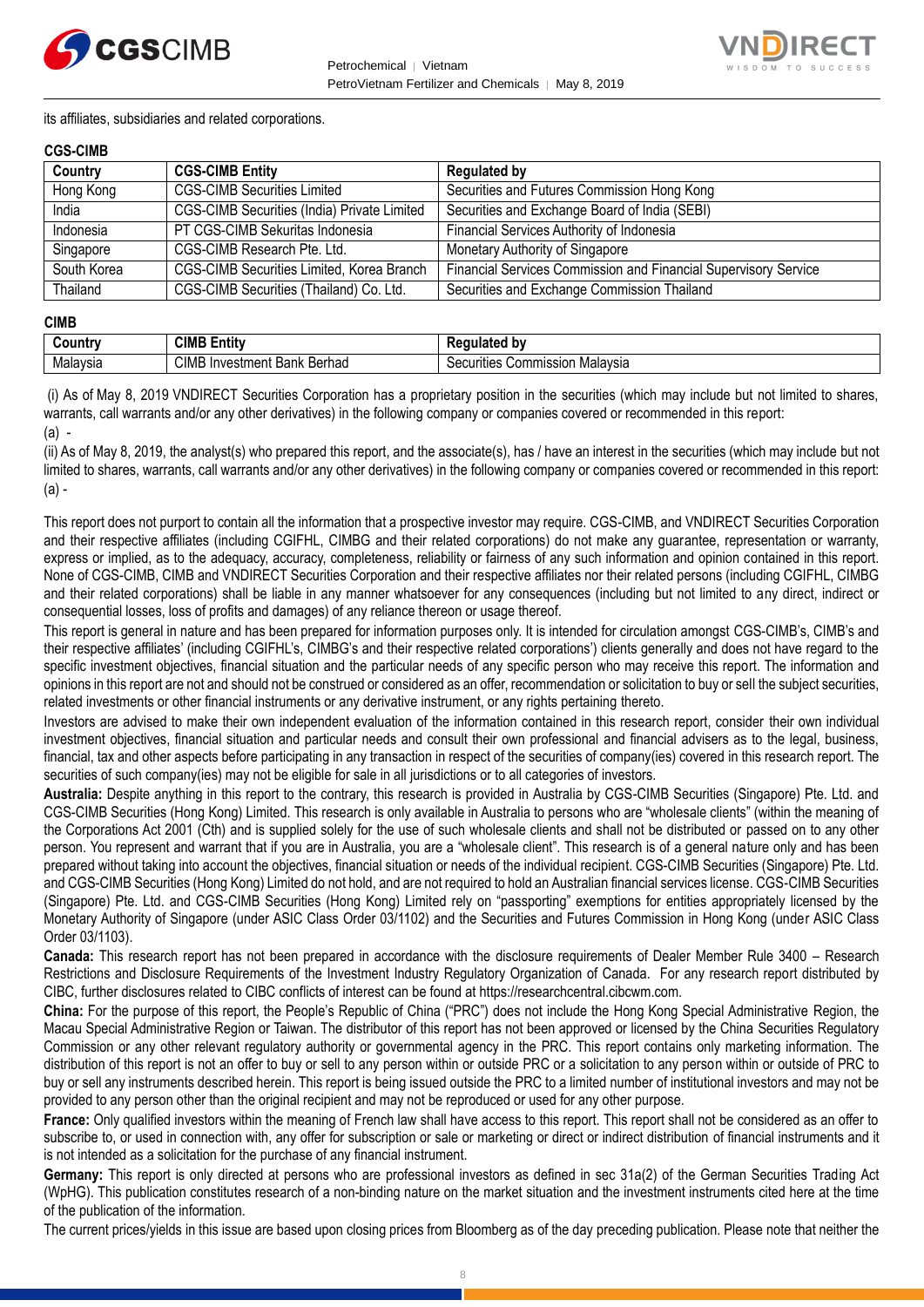



German Federal Financial Supervisory Agency (BaFin), nor any other supervisory authority exercises any control over the content of this report.

**Hong Kong:** This report is issued and distributed in Hong Kong by CGS-CIMB Securities (Hong Kong) Limited ("CHK") which is licensed in Hong Kong by the Securities and Futures Commission for Type 1 (dealing in securities), Type 4 (advising on securities) and Type 6 (advising on corporate finance) activities. Any investors wishing to purchase or otherwise deal in the securities covered in this report should contact the Head of Sales at CGS-CIMB Securities (Hong Kong) Limited. The views and opinions in this research report are of VNDIRECT Securities Corporation as of the date hereof and are subject to change. If the Financial Services and Markets Act of the United Kingdom or the rules of the Financial Conduct Authority apply to a recipient, our obligations owed to such recipient therein are unaffected. CHK has no obligation to update its opinion or the information in this research report.

CHK does not make a market on other securities mentioned in the report.

**India:** This report is issued and distributed in India by CGS-CIMB Securities (India) Private Limited ("CIMB India") which is registered with the National Stock Exchange of India Limited and BSE Limited as a trading and clearing member under the Securities and Exchange Board of India (Stock Brokers and Sub-Brokers) Regulations, 1992. In accordance with the provisions of Regulation 4(g) of the Securities and Exchange Board of India (Investment Advisers) Regulations, 2013, CGS-CIMB India is not required to seek registration with the Securities and Exchange Board of India ("SEBI") as an Investment Adviser. CGS-CIMB India is registered with SEBI as a Research Analyst pursuant to the SEBI (Research Analysts) Regulations, 2014 ("Regulations").

This report does not take into account the particular investment objectives, financial situations, or needs of the recipients. It is not intended for and does not deal with prohibitions on investment due to law/jurisdiction issues etc. which may exist for certain persons/entities. Recipients should rely on their own investigations and take their own professional advice before investment.

The report is not a "prospectus" as defined under Indian Law, including the Companies Act, 2013, and is not, and shall not be, approved by, or filed or registered with, any Indian regulator, including any Registrar of Companies in India, SEBI, any Indian stock exchange, or the Reserve Bank of India. No offer, or invitation to offer, or solicitation of subscription with respect to any such securities listed or proposed to be listed in India is being made, or intended to be made, to the public, or to any member or section of the public in India, through or pursuant to this report.

The research analysts, strategists or economists principally responsible for the preparation of this research report are segregated from the other activities of CGS-CIMB India and they have received compensation based upon various factors, including quality, accuracy and value of research, firm profitability or revenues, client feedback and competitive factors. Research analysts', strategists' or economists' compensation is not linked to investment banking or capital markets transactions performed or proposed to be performed by CGS-CIMB India or its affiliates.

CGS-CIMB India has not received any investment banking related compensation from the companies mentioned in the report in the past 12 months. CGS-CIMB India has not received any compensation from the companies mentioned in the report in the past 12 months.

**Indonesia:** This report is issued and distributed by PT CGS-CIMB Sekuritas Indonesia ("CGS-CIMB Indonesia"). The views and opinions in this research report are our own as of the date hereof and are subject to change. CGS-CIMB Indonesia has no obligation to update its opinion or the information in this research report. Neither this report nor any copy hereof may be distributed in Indonesia or to any Indonesian citizens wherever they are domiciled or to Indonesian residents except in compliance with applicable Indonesian capital market laws and regulations.

This research report is not an offer of securities in Indonesia. The securities referred to in this research report have not been registered with the Financial Services Authority (Otoritas Jasa Keuangan) pursuant to relevant capital market laws and regulations, and may not be offered or sold within the territory of the Republic of Indonesia or to Indonesian citizens through a public offering or in circumstances which constitute an offer within the meaning of the Indonesian capital market law and regulations.

**Ireland:** CGS-CIMB is not an investment firm authorised in the Republic of Ireland and no part of this document should be construed as CGS-CIMB acting as, or otherwise claiming or representing to be, an investment firm authorised in the Republic of Ireland.

**Malaysia:** This report is distributed in Malaysia by CIMB solely for the benefit of and for the exclusive use of our clients. Recipients of this report are to contact CIMB, at 17th Floor Menara CIMB No. 1 Jalan Stesen Sentral 2, Kuala Lumpur Sentral 50470 Kuala Lumpur, Malaysia, in respect of any matters arising from or in connection with this report. CIMB has no obligation to update, revise or reaffirm its opinion or the information in this research reports after the date of this report.

**New Zealand:** In New Zealand, this report is for distribution only to persons who are wholesale clients pursuant to section 5C of the Financial Advisers Act 2008.

**Singapore:** This report is issued and distributed by CGS-CIMB Research Pte Ltd ("CGS-CIMBR"). CGS-CIMBR is a financial adviser licensed under the Financial Advisers Act, Cap 110 ("FAA") for advising on investment products, by issuing or promulgating research analyses or research reports, whether in electronic, print or other form. Accordingly CGS-CIMBR is a subject to the applicable rules under the FAA unless it is able to avail itself to any prescribed exemptions.

Recipients of this report are to contact CGS-CIMB Research Pte Ltd, 50 Raffles Place, #16-02 Singapore Land Tower, Singapore in respect of any matters arising from, or in connection with this report. CGS-CIMBR has no obligation to update its opinion or the information in this research report. This publication is strictly confidential and is for private circulation only. If you have not been sent this report by CGS-CIMBR directly, you may not rely, use or disclose to anyone else this report or its contents.

If the recipient of this research report is not an accredited investor, expert investor or institutional investor, CGS-CIMBR accepts legal responsibility for the contents of the report without any disclaimer limiting or otherwise curtailing such legal responsibility. If the recipient is an accredited investor, expert investor or institutional investor, the recipient is deemed to acknowledge that CGS-CIMBR is exempt from certain requirements under the FAA and its attendant regulations, and as such, is exempt from complying with the following :

(a) Section 25 of the FAA (obligation to disclose product information);

(b) Section 27 (duty not to make recommendation with respect to any investment product without having a reasonable basis where you may be reasonably expected to rely on the recommendation) of the FAA;

(c) MAS Notice on Information to Clients and Product Information Disclosure [Notice No. FAA-N03];

(d) MAS Notice on Recommendation on Investment Products [Notice No. FAA-N16];

(e) Section 36 (obligation on disclosure of interest in securities), and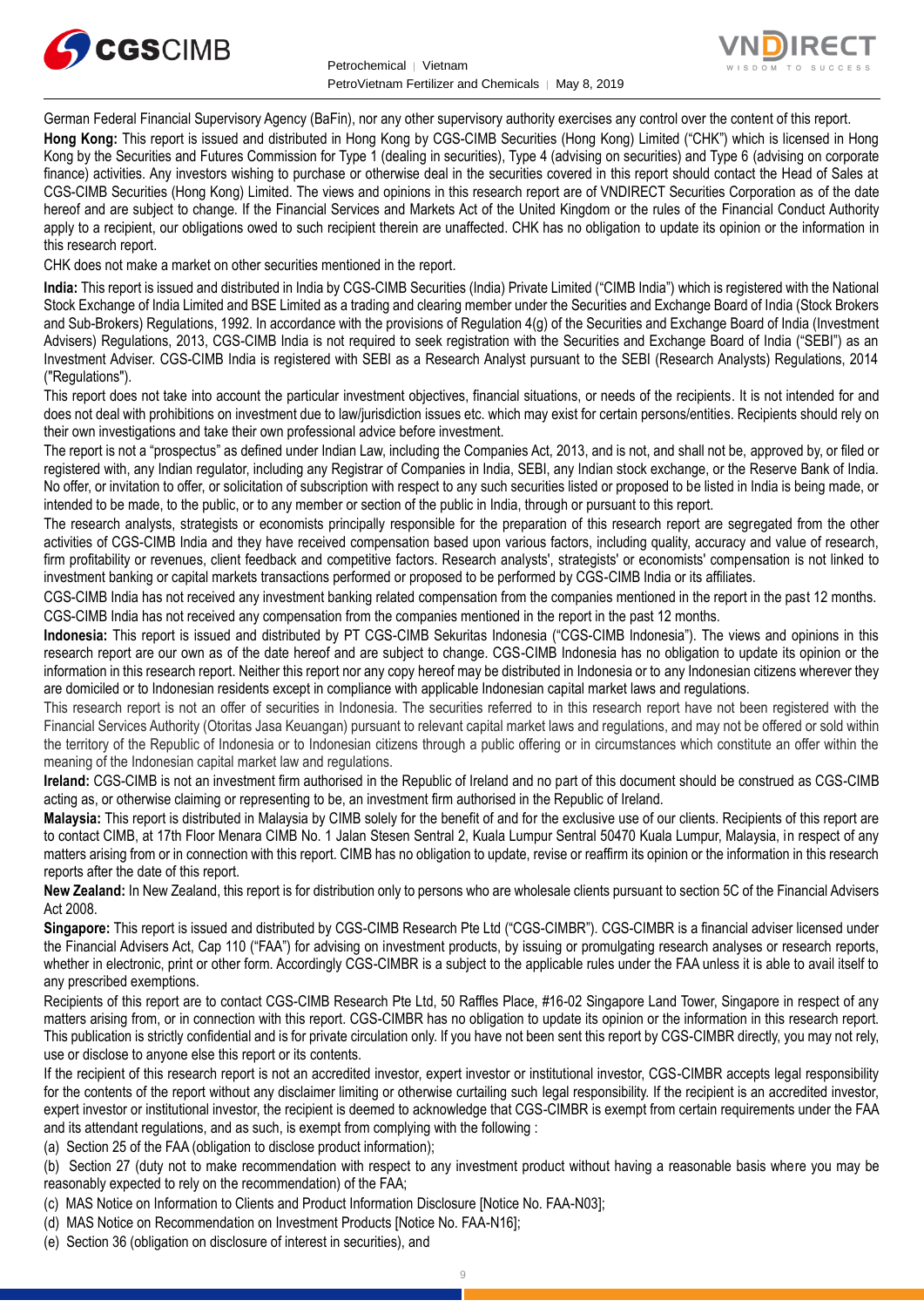



(f) any other laws, regulations, notices, directive, guidelines, circulars and practice notes which are relates to the above, to the extent permitted by applicable laws, as may be amended from time to time, and any other laws, regulations, notices, directive, guidelines, circulars, and practice notes as we may notify you from time to time. In addition, the recipient who is an accredited investor, expert investor or institutional investor acknowledges that a CGS-CIMBR is exempt from Section 27 of the FAA, the recipient will also not be able to file a civil claim against CGS-CIMBR for any loss or damage arising from the recipient's reliance on any recommendation made by CGS-CIMBR which would otherwise be a right that is available to the recipient under Section 27 of the FAA, the recipient will also not be able to file a civil claim against CGS-CIMBR for any loss or damage arising from the recipient's reliance on any recommendation made by CGS-CIMBR which would otherwise be a right that is available to the recipient under Section 27 of the FAA.

CGS-CIMBR, its affiliates and related corporations, their directors, associates, connected parties and/or employees may own or have positions in securities of the company(ies) covered in this research report or any securities related thereto and may from time to time add to or dispose of, or may be materially interested in, any such securities. Further, CGS-CIMBR, its affiliates and its related corporations do and seek to do business with the company(ies) covered in this research report and may from time to time act as market maker or have assumed an underwriting commitment in securities of such company(ies), may sell them to or buy them from customers on a principal basis and may also perform or seek to perform significant investment banking, advisory, underwriting or placement services for or relating to such company(ies) as well as solicit such investment, advisory or other services from any entity mentioned in this report.

As of May 8, 2019,, CGS-CIMBR does not have a proprietary position in the recommended securities in this report.

CGS-CIMBR does not make a market on the securities mentioned in the report.

**South Korea:** This report is issued and distributed in South Korea by CGS-CIMB Securities (Hong Kong) Limited, Korea Branch ("CGS-CIMB Korea") which is licensed as a cash equity broker, and regulated by the Financial Services Commission and Financial Supervisory Service of Korea. In South Korea, this report is for distribution only to professional investors under Article 9(5) of the Financial Investment Services and Capital Market Act of Korea ("FSCMA").

**Spain:** This document is a research report and it is addressed to institutional investors only. The research report is of a general nature and not personalised and does not constitute investment advice so, as the case may be, the recipient must seek proper advice before adopting any investment decision. This document does not constitute a public offering of securities.

CGS-CIMB is not registered with the Spanish Comision Nacional del Mercado de Valores to provide investment services.

**Sweden:** This report contains only marketing information and has not been approved by the Swedish Financial Supervisory Authority. The distribution of this report is not an offer to sell to any person in Sweden or a solicitation to any person in Sweden to buy any instruments described herein and may not be forwarded to the public in Sweden.

**Switzerland:** This report has not been prepared in accordance with the recognized self-regulatory minimal standards for research reports of banks issued by the Swiss Bankers' Association (Directives on the Independence of Financial Research).

**Thailand:** This report is issued and distributed by CGS-CIMB Securities (Thailand) Co. Ltd. ("CGS-CIMB Thailand") based upon sources believed to be reliable (but their accuracy, completeness or correctness is not guaranteed). The statements or expressions of opinion herein were arrived at after due and careful consideration for use as information for investment. Such opinions are subject to change without notice and CGS-CIMB Thailand has no obligation to update its opinion or the information in this research report.

CGS-CIMB Thailand may act or acts as Market Maker, and issuer and offerer of Derivative Warrants and Structured Note which may have the following securities as its underlying securities. Investors should carefully read and study the details of the derivative warrants in the prospectus before making investment decisions.

AAV, ADVANC, AMATA, ANAN, AOT, AP, BA, BANPU, BBL, BCH, BCP, BCPG, BDMS, BEAUTY, BEC, BEM, BJC, BH, BIG, BLA, BLAND, BPP, BTS, CBG, CENTEL, CHG, CK, CKP, COM7, CPALL, CPF, CPN, DELTA, DTAC, EA, EGCO, EPG, GFPT, GLOBAL, GLOW, GPSC, GUNKUL, HMPRO, INTUCH, IRPC, ITD, IVL, KBANK, KCE, KKP, KTB, KTC, LH, LHBANK, LPN, MAJOR, MALEE, MEGA, MINT, MONO, MTLS, PLANB, PSH, PTL, PTG, PTT, PTTEP, PTTGC, QH, RATCH, ROBINS, S, SAWAD, SCB, SCC, SCCC, SIRI, SPALI, SPRC, STEC, STPI, SUPER, TASCO, TCAP, THAI, THANI, THCOM, TISCO, TKN, TMB, TOP, TPIPL, TRUE, TTA, TU, TVO, UNIQ, VGI, WHA, WORK.

#### **Corporate Governance Report:**

The disclosure of the survey result of the Thai Institute of Directors Association ("IOD") regarding corporate governance is made pursuant to the policy of the Office of the Securities and Exchange Commission. The survey of the IOD is based on the information of a company listed on the Stock Exchange of Thailand and the Market for Alternative Investment disclosed to the public and able to be accessed by a general public investor. The result, therefore, is from the perspective of a third party. It is not an evaluation of operation and is not based on inside information.

The survey result is as of the date appearing in the Corporate Governance Report of Thai Listed Companies. As a result, the survey result may be changed after that date. CGS-CIMB Thailand does not confirm nor certify the accuracy of such survey result.

| AA<br>:Range<br>- | 1∩∩<br>90<br>1 U U | 80<br>ନ୍ଦ<br>ັບ | 70<br>$\overline{\phantom{a}}$<br>70 | $\sim$ $\sim$<br>Below<br>U or | Nc<br>Result<br><b>TIVAV</b><br>ית |
|-------------------|--------------------|-----------------|--------------------------------------|--------------------------------|------------------------------------|
| .<br>้วแon.       | xcellent           | 000د<br>ver     | Good                                 | -N/A                           |                                    |

**United Arab Emirates:** The distributor of this report has not been approved or licensed by the UAE Central Bank or any other relevant licensing authorities or governmental agencies in the United Arab Emirates. This report is strictly private and confidential and has not been reviewed by, deposited or registered with UAE Central Bank or any other licensing authority or governmental agencies in the United Arab Emirates. This report is being issued outside the United Arab Emirates to a limited number of institutional investors and must not be provided to any person other than the original recipient and may not be reproduced or used for any other purpose. Further, the information contained in this report is not intended to lead to the sale of investments under any subscription agreement or the conclusion of any other contract of whatsoever nature within the territory of the United Arab Emirates.

**United Kingdom and European Economic Area (EEA):** In the United Kingdom and European Economic Area, this material is also being distributed by CGS-CIMB Securities (UK) Limited ("CGS-CIMB UK"). CGS-CIMB UK is authorized and regulated by the Financial Conduct Authority and its registered office is at 27 Knightsbridge, London, SW1X7YB. The material distributed by CGS-CIMB UK has been prepared in accordance with CGS-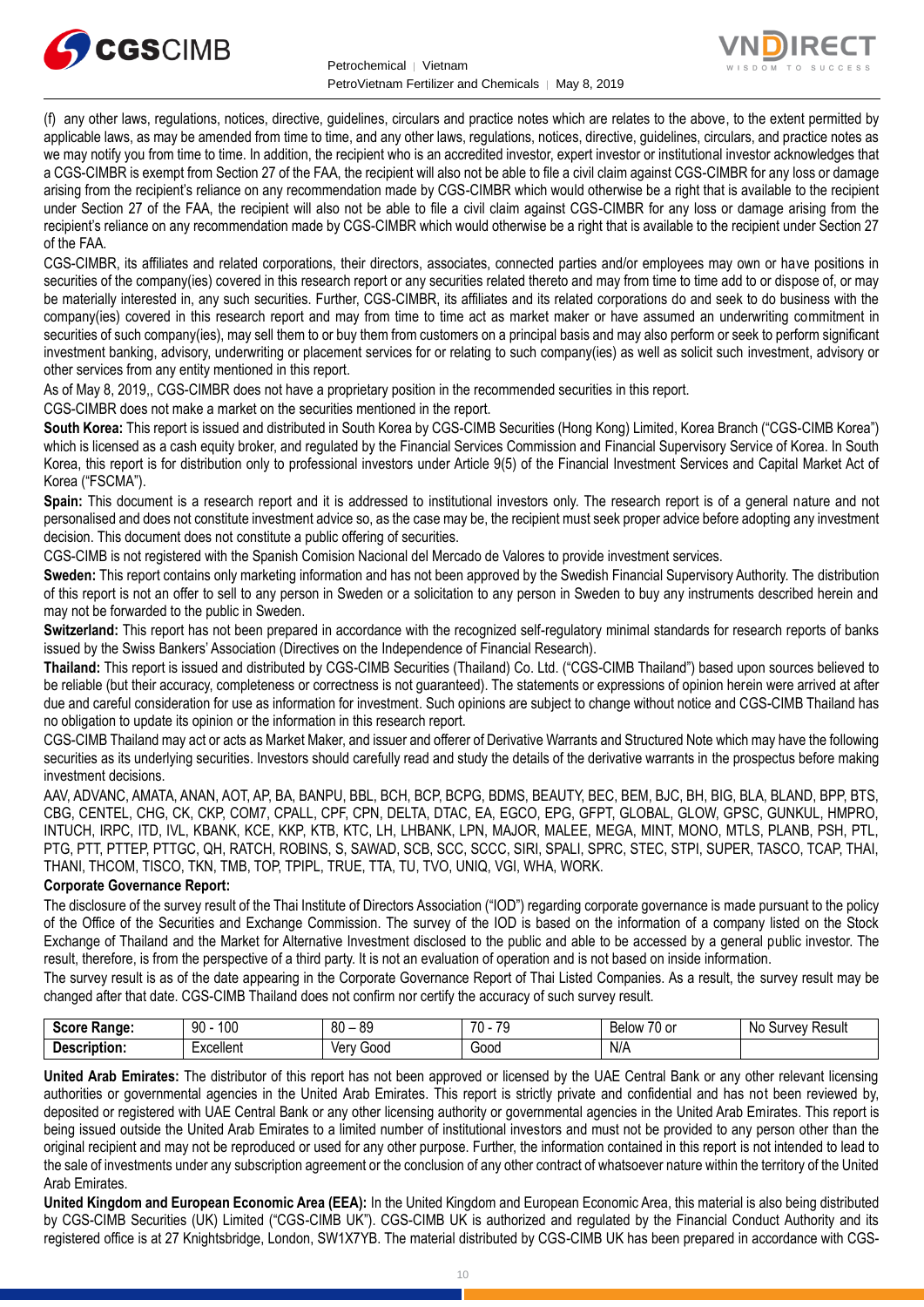



CIMB's policies for managing conflicts of interest arising as a result of publication and distribution of this material. This material is for distribution only to, and is solely directed at, selected persons on the basis that those persons: (a) are eligible counterparties and professional clients of CGS-CIMB UK; (b) have professional experience in matters relating to investments falling within Article 19(5) of the Financial Services and Markets Act 2000 (Financial Promotion) Order 2005 (as amended, the "Order"), (c) fall within Article 49(2)(a) to (d) ("high net worth companies, unincorporated associations etc") of the Order; (d) are outside the United Kingdom subject to relevant regulation in each jurisdiction, material(all such persons together being referred to as "relevant persons"). This material is directed only at relevant persons and must not be acted on or relied on by persons who are not relevant persons. Any investment or investment activity to which this material relates is available only to relevant persons and will be engaged in only with relevant persons.

Where this material is labelled as non-independent, it does not provide an impartial or objective assessment of the subject matter and does not constitute independent "research" (cannot remove research from here under the applicable rules of the Financial Conduct Authority in the UK. Consequently, any such non-independent material will not have been prepared in accordance with legal requirements designed to promote the independence of research (cannot remove research from here) and will not subject to any prohibition on dealing ahead of the dissemination of research. Any such non-independent material must be considered as a marketing communication.

**United States:** This research report is distributed in the United States of America by CGS-CIMB Securities (USA) Inc, a U.S. registered broker-dealer and a related company of CGS-CIMB Research Pte Ltd, PT CGS-CIMB Sekuritas Indonesia, CGS-CIMB Securities (Thailand) Co. Ltd, CGS-CIMB Securities (Hong Kong) Limited, CGS-CIMB Securities (India) Private Limited, and is distributed solely to persons who qualify as "U.S. Institutional Investors" as defined in Rule 15a-6 under the Securities and Exchange Act of 1934. This communication is only for Institutional Investors whose ordinary business activities involve investing in shares, bonds, and associated securities and/or derivative securities and who have professional experience in such investments. Any person who is not a U.S. Institutional Investor or Major Institutional Investor must not rely on this communication. The delivery of this research report to any person in the United States of America is not a recommendation to effect any transactions in the securities discussed herein, or an endorsement of any opinion expressed herein. CGS-CIMB Securities (USA) Inc, is a FINRA/SIPC member and takes responsibility for the content of this report. For further information or to place an order in any of the above-mentioned securities please contact a registered representative of CGS-CIMB Securities (USA) Inc.

CGS-CIMB Securities (USA) Inc. does not make a market on other securities mentioned in the report.

CGS-CIMB Securities (USA) Inc. has not managed or co-managed a public offering of any of the securities mentioned in the past 12 months.

CGS-CIMB Securities (USA) Inc. has not received compensation for investment banking services from any of the company mentioned in the past 12 months.

CGS-CIMB Securities (USA) Inc. neither expects to receive nor intends to seek compensation for investment banking services from any of the company mentioned within the next 3 months.

**Other jurisdictions:** In any other jurisdictions, except if otherwise restricted by laws or regulations, this report is only for distribution to professional, institutional or sophisticated investors as defined in the laws and regulations of such jurisdictions. entioned within the next 3 months.<br> **ther jurisdictions:** In any other jurisdictions, except if otherwise restricted by stitutional or sophisticated investors as defined in the laws and regulations of s<br>
Distribution of st

| <b>Other jurisdictions:</b> In any other jurisdictions, except if otherwise restricted by laws or regulations, this report is only for distribution to<br>institutional or sophisticated investors as defined in the laws and regulations of such jurisdictions. |                         |                                |  |  |
|------------------------------------------------------------------------------------------------------------------------------------------------------------------------------------------------------------------------------------------------------------------|-------------------------|--------------------------------|--|--|
| Distribution of stock ratings and investment banking clients for quarter ended on 08 April 2019                                                                                                                                                                  |                         |                                |  |  |
| 771 companies under coverage for quarter ended on 08 April 2019                                                                                                                                                                                                  |                         |                                |  |  |
|                                                                                                                                                                                                                                                                  | Rating Distribution (%) | Investment Banking clients (%) |  |  |
| Add                                                                                                                                                                                                                                                              | 57.8%                   | 4.0%                           |  |  |
| Hold                                                                                                                                                                                                                                                             | 27.0%                   | 2.1%                           |  |  |
| Reduce                                                                                                                                                                                                                                                           | 15 2%                   | 0.4%                           |  |  |

#### **Spitzer Chart for stock being researched ( 2 year data )**

#### **PetroVietnam Fertilizer and Chemicals (DPM VN)**

Price Close

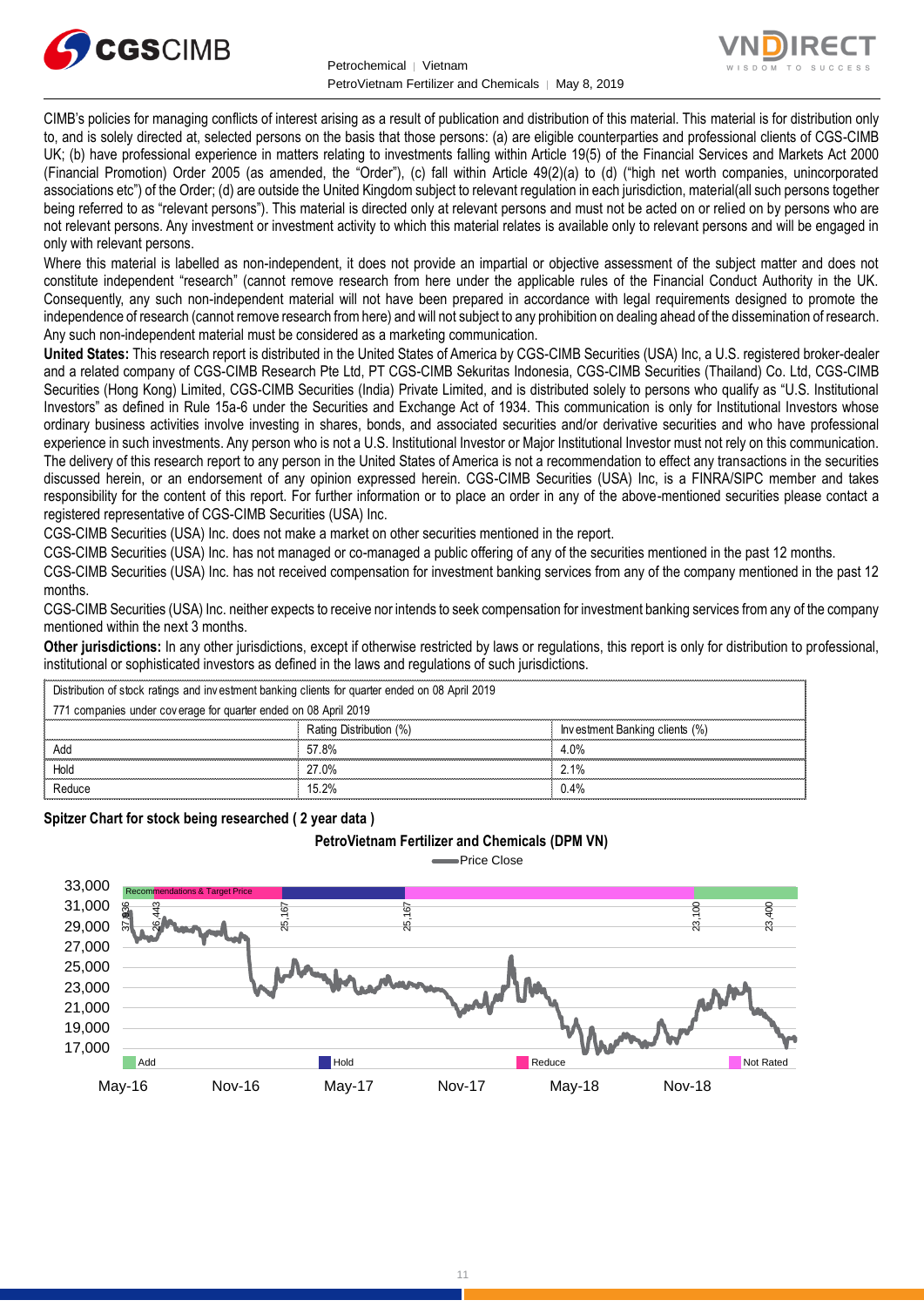



#### **Corporate Governance Report of Thai Listed Companies (CGR). CG Rating by the Thai Institute of Directors Association (Thai IOD) in 2018, Anti-Corruption 2018**

**ADVANC** – Excellent, Certified, **AEONTS** – Good, n/a, **AH** – Very Good, n/a, **AMATA** – Excellent, Declared, **ANAN** – Excellent, Declared, **AOT** – Excellent, Declared, **AP** – Excellent, Certified, **ASP** – Very Good, Certified, **BANPU** – Excellent, Certified, **BAY** – Excellent, Certified, **BBL** – Very Good, Certified, **BCH** – Good, Certified, **BCP** - Excellent, Certified, **BCPG** – Excellent, Certified, **BEM** – Very Good, n/a, **BDMS** – Very Good, n/a, **BEAUTY** – Good, n/a, **BEC** – Very Good, n/a, , **BGRIM** – Very Good, Declared, **BH** - Good, n/a, **BJC** – Very Good, Declared, **BJCHI** – Very Good, Certified, **BPP** – Very Good, Declared, **BR** - Good, Declared, **BTS** - Excellent, Certified, **CBG** – Very Good, n/a, **CCET** – Good, n/a, **CENTEL** – Very Good, Certified, **CHG** – Very Good, Declared, **CK** – Excellent, n/a, **COL** – Excellent, Declared, **CPALL** – Very Good, Certified, **CPF** – Excellent, Certified, **CPN** - Excellent, Certified, **DELTA** - Excellent, n/a, **DEMCO** – Excellent, Certified, **DDD** – Very Good, Declared, **DIF** – not available, n/a, **DTAC** – Excellent, Certified, **EA** – Excellent, n/a, **ECL** – Very Good, Certified, **EGCO** - Excellent, Certified, **EPG** – Very Good, n/a, **ERW** – Very Good, n/a, **GFPT** - Excellent, Certified, **GGC** – Excellent, Certified, **GLOBAL** – Very Good, n/a, **GLOW** – Very Good, Certified, **GPSC** – Excellent, Certified, **GULF** – Very Good, n/a, **GUNKUL** – Excellent, Certified, **HANA** - Excellent, Certified, **HMPRO** - Excellent, Certified, **HREIT** - Excellent, Certified **ICHI** – Excellent, Declared, **HUMAN** – not available, n/a, **III** – Good, n/a, **INTUCH** - Excellent, Certified, **IRPC** – Excellent, Certified, **ITD**\* – Very Good, n/a, **IVL** - Excellent, Certified, **JASIF** – not available, n/a, **KBANK** - Excellent, Certified, **KCE** - Excellent, Certified, **KKP** – Excellent, Certified, **KSL** – Excellent, Certified, **KTB** - Excellent, Certified, **KTC** – Excellent, Certified, **LH** - Very Good, n/a, **LPN** – Excellent, Certified, **M** – Very Good, Certified, **MACO** – Very Good, n/a, **MAJOR** – Very Good, n/a, **MAKRO** – Excellent, Declared, **MALEE** – Very Good, Certified, **MC** – Very Good, Certified, **MCOT** – Excellent, Certified, **MEGA** – Very Good, n/a, **MINT** - Excellent, Certified, **MTC** – Excellent, Declared, **NETBAY** – Good, n/a, **PLANB** – Excellent, Declared, **PLAT** – Very Good, Certified, **PSH** – Excellent, Certified, **PSTC** – Good, Certified, **PTT** - Excellent, Certified, **PTTEP** - Excellent, Certified, **PTTGC** - Excellent, Certified, **QH** – Excellent, Certified, **RATCH** – Excellent, Certified, **ROBINS** – Excellent, Certified, **RS** – Very Good, n/a, **RSP** – not available, n/a, **SAMART** - Excellent, n/a, **SAPPE** – Very Good, Declared, **SAT** – Excellent, Certified, **SAWAD** – Very Good, n/a, **SC** – Excellent, Declared, **SCB** - Excellent, Certified, **SCC** – Excellent, Certified, **SCN** – Very Good, Certified, **SF** – Good, n/a, **SIRI** – Very Good, Certified, **SPA** - Good, n/a, **SPALI** - Excellent, n/a, **SPRC** – Excellent, Certified, **STA** – Very Good, Certified, **STEC** – Excellent, n/a, **SVI** – Excellent, Certified, **SYNEX** – Very Good, Declared, **TASCO** – Excellent, Certified, **TCAP** – Excellent, Certified, **TIPCO** – Very Good, Certified, **TISCO** - Excellent, Certified, **TKN** – Very Good, Declared, **TMB** - Excellent, Certified, **TNR** – Very Good, Declared, **TOP** - Excellent, Certified, **TPCH** – Good, n/a, **TPIPP** – Good, n/a, **TRUE** – Excellent, Certified, **TU** – Excellent, Certified, **TVO** – Very Good, Declared, **UNIQ** – Good, n/a, **VGI** – Excellent, Certified, **WHA** – Excellent, Certified, **WHART** – not available, n/a, **WORK** – Good, n/a.

**Companies participating in Thailand's Private Sector Collective Action Coalition Against Corruption programme (Thai CAC) under Thai Institute of Directors (as of August 31, 2018) are categorized into:**

- Companies that have declared their intention to join CAC, and

- Companies certified by CAC

\* The company, its director or management had been reportedly accused for breaching proper corporate governance such as violation of the SEC's regulations or charged with corruption.

#### **RECOMMENDATION FRAMEWORK**

| <b>Stock Ratings</b>                                                                                                                                                                                                                                              | Definition:                                                                                                                     |  |
|-------------------------------------------------------------------------------------------------------------------------------------------------------------------------------------------------------------------------------------------------------------------|---------------------------------------------------------------------------------------------------------------------------------|--|
| Add                                                                                                                                                                                                                                                               | The stock's total return is expected to reach 15% or higher over the next 12 months.                                            |  |
| Hold                                                                                                                                                                                                                                                              | The stock's total return is expected to be between negative 10% and positive 15% over the next 12 months.                       |  |
| Reduce                                                                                                                                                                                                                                                            | The stock's total return is expected to fall below negative 10% over the next 12 months.                                        |  |
| The total expected return of a stock is defined as the sum of the:(i) percentage difference between the target price and the current price and (ii)<br>the forward net dividend yields of the stock. Stock price targets have an investment horizon of 12 months. |                                                                                                                                 |  |
| <b>Sector Ratings</b>                                                                                                                                                                                                                                             | Definition:                                                                                                                     |  |
| Overweight                                                                                                                                                                                                                                                        | An Overweight rating means stocks in the sector have, on a market cap-weighted basis, a positive absolute<br>recommendation.    |  |
| Neutral                                                                                                                                                                                                                                                           | A Neutral rating means stocks in the sector have, on a market cap-weighted basis, a neutral absolute recommendation.            |  |
| Underweight                                                                                                                                                                                                                                                       | An Underweight rating means stocks in the sector have, on a market cap-weighted basis, a negative absolute<br>recommendation.   |  |
| <b>Country Ratings</b>                                                                                                                                                                                                                                            | Definition:                                                                                                                     |  |
| Overweight                                                                                                                                                                                                                                                        | An Overweight rating means investors should be positioned with an above-market weight in this country relative to<br>benchmark. |  |
| Neutral                                                                                                                                                                                                                                                           | A Neutral rating means investors should be positioned with a neutral weight in this country relative to benchmark.              |  |
| Underweight                                                                                                                                                                                                                                                       | An Underweight rating means investors should be positioned with a below-market weight in this country relative to<br>benchmark. |  |

#### **Hien Tran Khanh – Deputy Head of Research** Email: [hien.trankhanh@vndirect.com.vn](mailto:hien.trankhanh@vndirect.com.vn)

**Hinh DINH – Analyst** Email: [hinh.dinh@vndirect.com.vn](mailto:hinh.dinh@vndirect.com.vn)